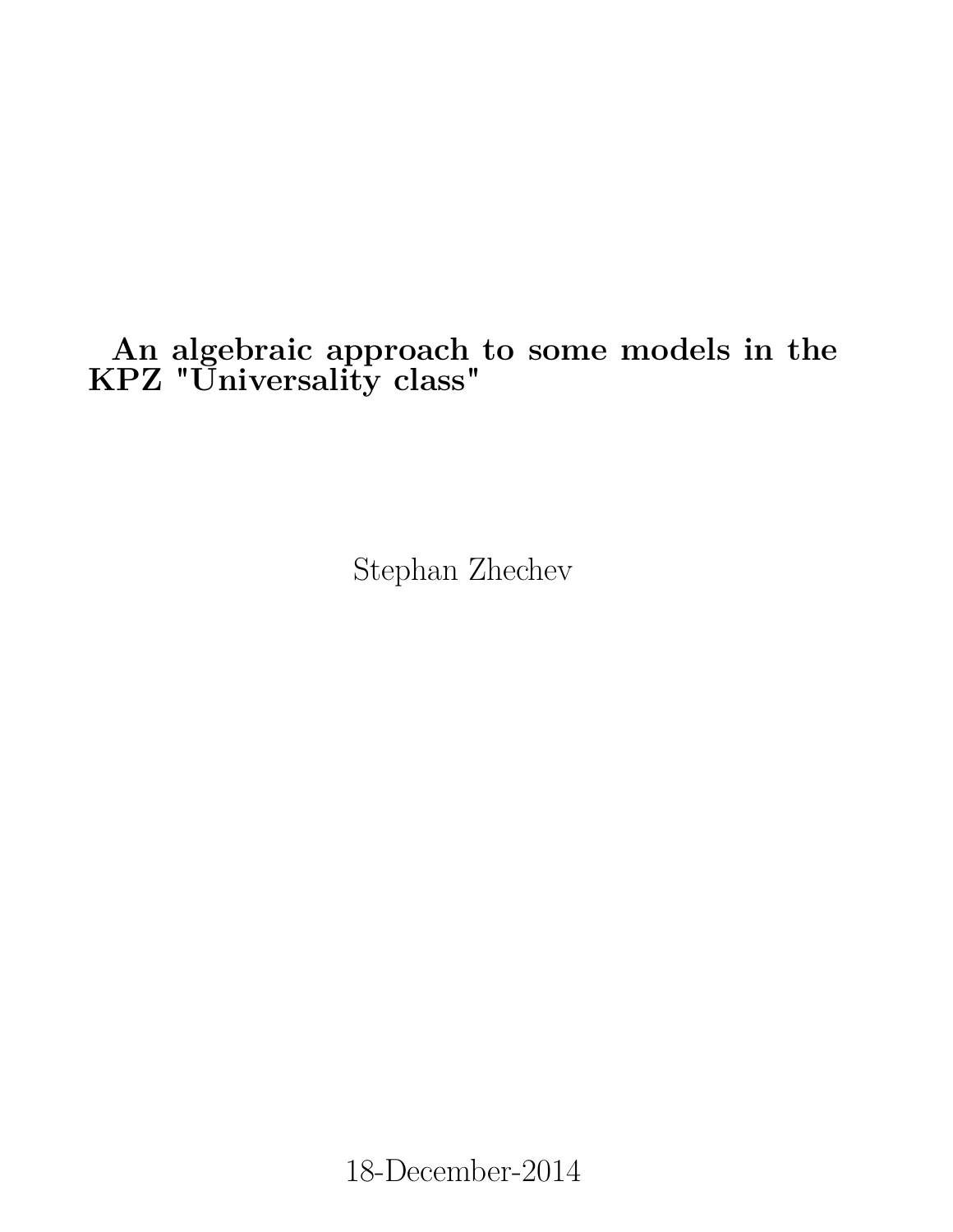| Contents |
|----------|
|----------|

| Abstract                                                                        | $\bf{2}$                |
|---------------------------------------------------------------------------------|-------------------------|
| Generating functions                                                            | $\overline{\mathbf{4}}$ |
| Representations of finite grups                                                 | 6                       |
| Partitions and Young tableaux                                                   | 9                       |
| The ring of symmetric functions                                                 | 15                      |
| Probabilistic models from the "KPZ Class", related to what we introduced so far | 20                      |
| References                                                                      | 25                      |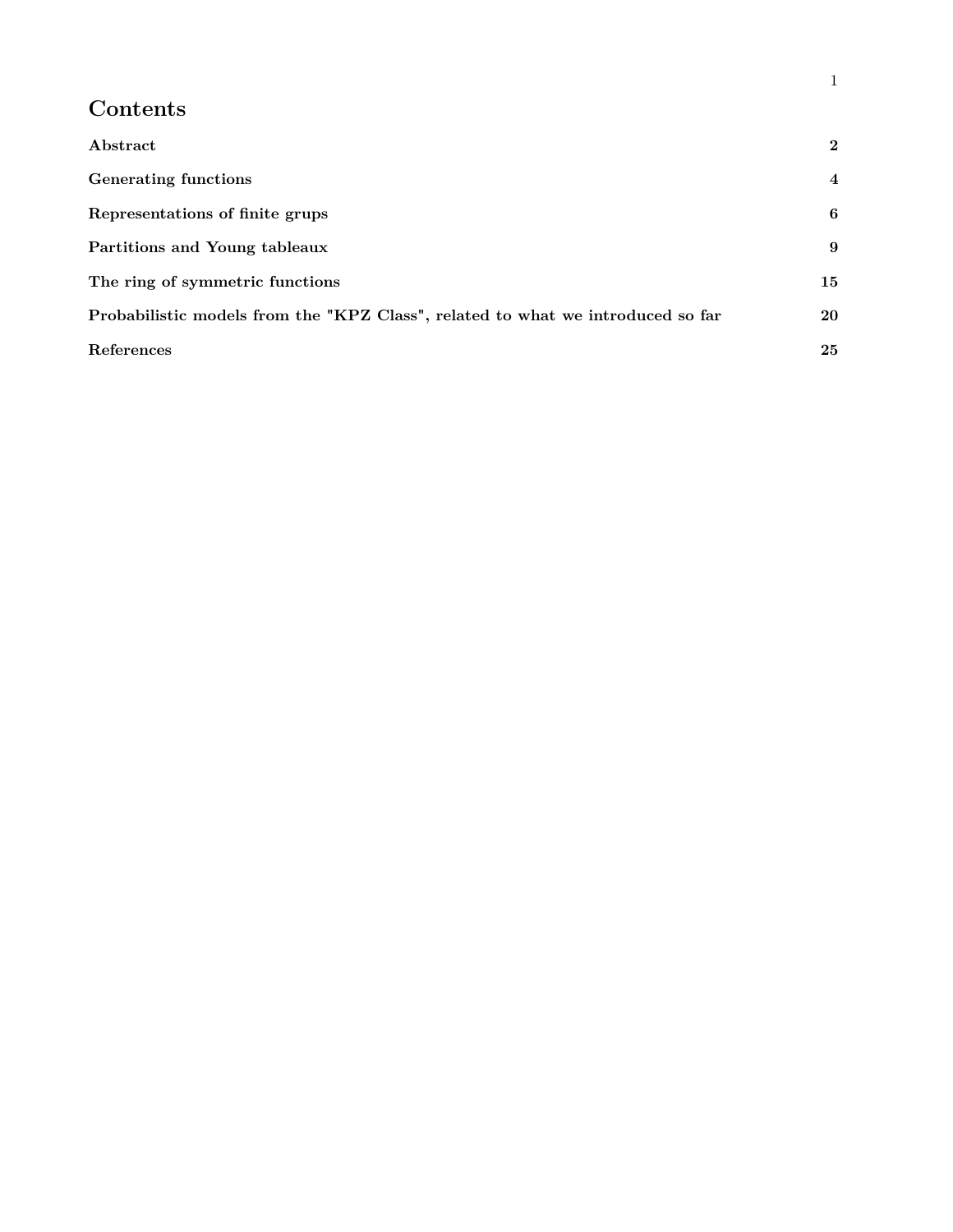# **Abstract**

The goal of this talk is to make the audience familiar with certain algebraic and combinatorial methods which prove useful in the study of the models in the "KPZ Universality class". Not only they prove useful, but some of the models can be seen to arise from purely combinatorial objects. An example for such a model is the Last Passage Percolation, which is known to be in the "KPZ Universality Class". It turns out that the LPP can be constructed via the Viennot's geometric construction of the Robinson-Schensted correspondence, which gives a bijection between the the elements of  $S_n$  - the symmetric group and the set of pairs of standard Young tableaux of shape  $\lambda \vdash n$ . Many other surprising and fascinating connections appear in the study of those models. Those observations (and not only) led to a conjecture that all those models should belong to one "Universal Class". This conjectural class is named after the KPZ stochastic partial differential equation, because the conjecture is that this equation will describe the fluctuations of all the models in the class.

A brief but detailed overview will be provided for the basic properties of the ring of Symmetric functions over C and for the combinatorics of the Young tableaux. Once the basic definitions and properties are introduced, we shall give examples of different probabilistic models that either arise from or are related to those objects, and that belong to the KPZ Universality Class. The distributions of some of those models will be explicitly given, along with some comments on them.

The final goal of the talk is to point out how the introduced algebraic and combinatorial methods can be used in the computation of the distributions of some models in the KPZ Universality Class and, most of all to use them in order to give a taste of the deep connections between some a priori very different models.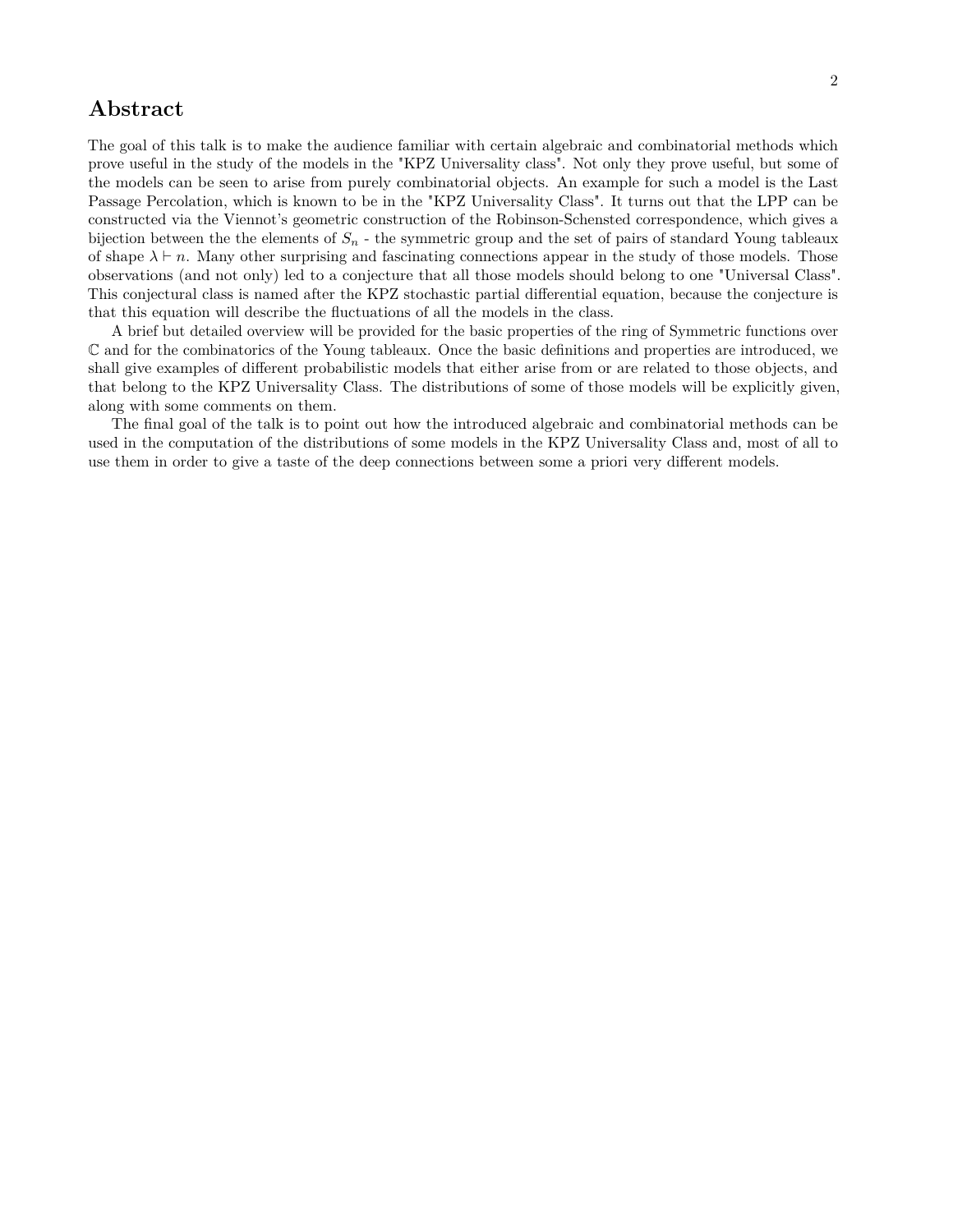# **Introduction**

The abbreviation KPZ stands for Mehran Kardar, Giorgio Parisi, and Yi-Cheng Zhang, who in 1986 introduced a stochastic differential equation (called the KPZ equation):

$$
\frac{\partial h}{\partial t} = \nu \nabla^2 h + \frac{\lambda}{2} (\nabla h)^2 + \eta(x, t)
$$

In their paper, they propose the KPZ equation as a model of the time evolution of some class of surface growth models such as the Eden model (which describes the growth of specific types of clusters such as bacterial colonies and deposition of materials) and study its properties. The proposed equation has been obtained by the stochastic heat equation by adding a non-linear term and Gaussian white noise.

The study of such non-linear stochastic differential equation is a very challenging task. One has to worry about the regularity of the solutions etc. However the equation quickly became the default model for random interface growth in physics.

With the time passing, both mathematicians and physicists were able to relate many different probabilistic models with the KPZ equation (they exhibit similar fluctuations as its solutions). Many fascinating connections appeared between models, which do not seem close at all. It has been conjectured that there is a universality class of models, whose fluctuations would be described by the KPZ equation (The name of this conjectural class is the "KPZ Universality Class"). In the past years this topic has grown hotter and hotter and many fascinating results were obtained. One of the last results was awarded with a Fields medal in 2014, namely the article "Solving the KPZ equation" by Martin Hairer, where he introduces a new method for solving it. This method proves to be much more powerful than the one known until now (the Cole-Hopf transform, which works well for some model but not for other). The following sentence is essentially a quote from the article of Martin Hairer: "In particular, our construction completely bypasses the Cole-Hopf transform, thus laying the groundwork for proving that the KPZ equation describes the fluctuations of systems in the KPZ universality class".

With the time passing deep connections were discovered between some models in the "KPZ universality class" and some purely algebraic and combinatorial object. Along with the analysis tools that are used in the study of the models, some algebraic ones were introduced as well and proved very useful. The goal of the present talk will be essentially to present the basic algebraic and combinatorial tools, that are used in the study of the models in the KPZ Universality Class and moreover to exhibit their fascinating connection with a theory that seems so far away at the first sight.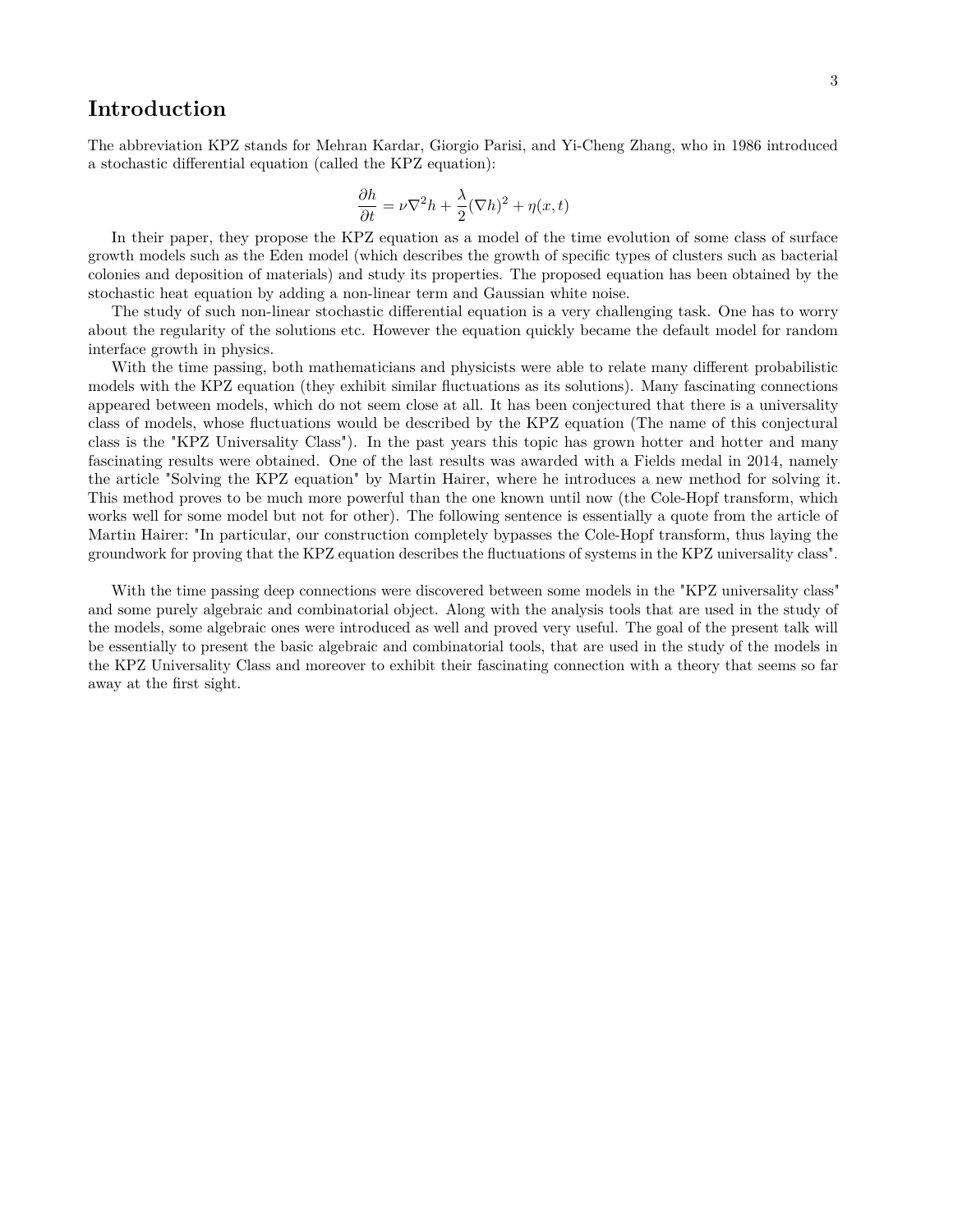# **Generating functions**

Let  ${a_n}_{n=1}^{\infty}$  be a sequence of complex numbers.

**Definition 0.1.** *The Generating Function corresponding to the sequence*  $\{a_n\}_{n=1}^{\infty}$  *is* 

$$
f(x) = \sum_{n=0}^{\infty} a_n x^n
$$
 (1)

All generating functions are members of the set of *formal* power series over C:

$$
\mathbb{C}[[x]] = \left\{ \sum_{n=0}^{\infty} a_n x^n \mid a_n \in \mathbb{C}, n \ge 0 \right\}
$$
 (2)

 $\mathbb{C}[[x]]$  has a ring structure with the standard operations of addition and multiplication of power series.

The word "*formal*" stands for the fact that we do not consider any convergence, but consider the elements of C[[*x*]] as algebraic objects. Sometimes we would even "*formally*" differentiate *formal* power series or sum them to "functions", without considering whether the obtained "function" will even exist in terms of convergence. However, for some calculations we would need to assure convergence and would apply additional restrictions on the coefficients  $a_n$  in order to ensure it.

A nice way to find a generating function for a given sequence  $\{a_n\}_{n=1}^{\infty}$  (far from being the only one) is the following algorithm:

- 1. Find a set *S* with a parameter, such that the number of elements in *S* whose parameter is *n* would be *a<sup>n</sup>*
- 2. Express the elements of *S* in terms of "or", "and" and the parameter
- 3. Translate this expression into a generating function using "+' for "or", " $\times$ " for "and" and  $x^n$

We shall illustrate the algorithm with two examples, one trivial and one substantial:

**Example 0.1.** Let  $a_n = number of n-element subsets of the set  $\{1, 2, 3\} = {3 \choose n}$ , i.e.  $a_0 = 1$ ,  $a_1 = 3$ ,  $a_2 =$$ 3,  $a_3 = 1$ ,  $a_n = 0 \quad \forall n \ge 4$ 

*We follow the algorithm:*

- *1.* Let  $S = 2^{\{1,2,3\}}$   *the power set of the three elements set*  $\{1,2,3\}$  *and for every*  $T \in S$ ,  $n(T) \triangleq |T|$
- *2.*  $T = (1 \notin T \text{ or } 1 \in T) \text{ and } (2 \notin T \text{ or } 2 \in T) \text{ and } (3 \notin T \text{ or } 3 \in T)$
- *3. n stands for the number of elements of T*, so  $1 \notin T$  *and*  $1 \in T$  *would translate to*  $x^0$  *and*  $x^1$

$$
\Rightarrow f(x) = (x^0 + x^1)(x^0 + x^1)(x^0 + x^1) = (1+x)^3
$$

And now the substantial example:

**Example 0.2.** Let  $a_n = p(n)$ , where  $p(n) = \{number\ of\ partitions\ (shapes\ of\ Young\ tableau\) of\ n \in \mathbb{N}\}.$ We would like to find a generating function  $\sum_{n\geq 0} p(n)x^n$ . Let  $\lambda \vdash n$  ( $\lambda$  be a partition of *n*). We have  $\lambda = (\lambda_1^{\mu_1}, \lambda_2^{\mu_2}, \ldots, \lambda_k^{\mu_k})$ , where  $k \leq n$ ,  $\lambda_i \in \mathbb{N} \cap \{0\}$ ,  $0 \leq \lambda_i \leq n$  and  $\mu_i \in \mathbb{N}, 0 < \mu_i \leq n$  and  $\lambda_i^{\mu_i} = (\lambda_i, \lambda_i, \ldots, \lambda_i)$  $\mu_i$  *times* )*. We have:*

$$
\lambda = (1^0 \in \lambda \text{ or } 1^1 \in \lambda \text{ or } 1^2 \in \lambda \text{ or } \dots) \text{ and } (2^0 \in \lambda \text{ or } 2^1 \in \lambda \text{ or } 2^2 \in \lambda \text{ or } \dots) \text{ and } \dots
$$

*which translates to:*

$$
f(x) = \underbrace{(x^0 + x^1 + x^{1+1} + x^{1+1+1} + \dots)}_{formula \; sums \; to \; \frac{1}{1-x}} \underbrace{(x^0 + x^2 + x^{2+2} + x^{2+2+2} + \dots)}_{formula \; sums \; to \; \frac{1}{1-x^2}}
$$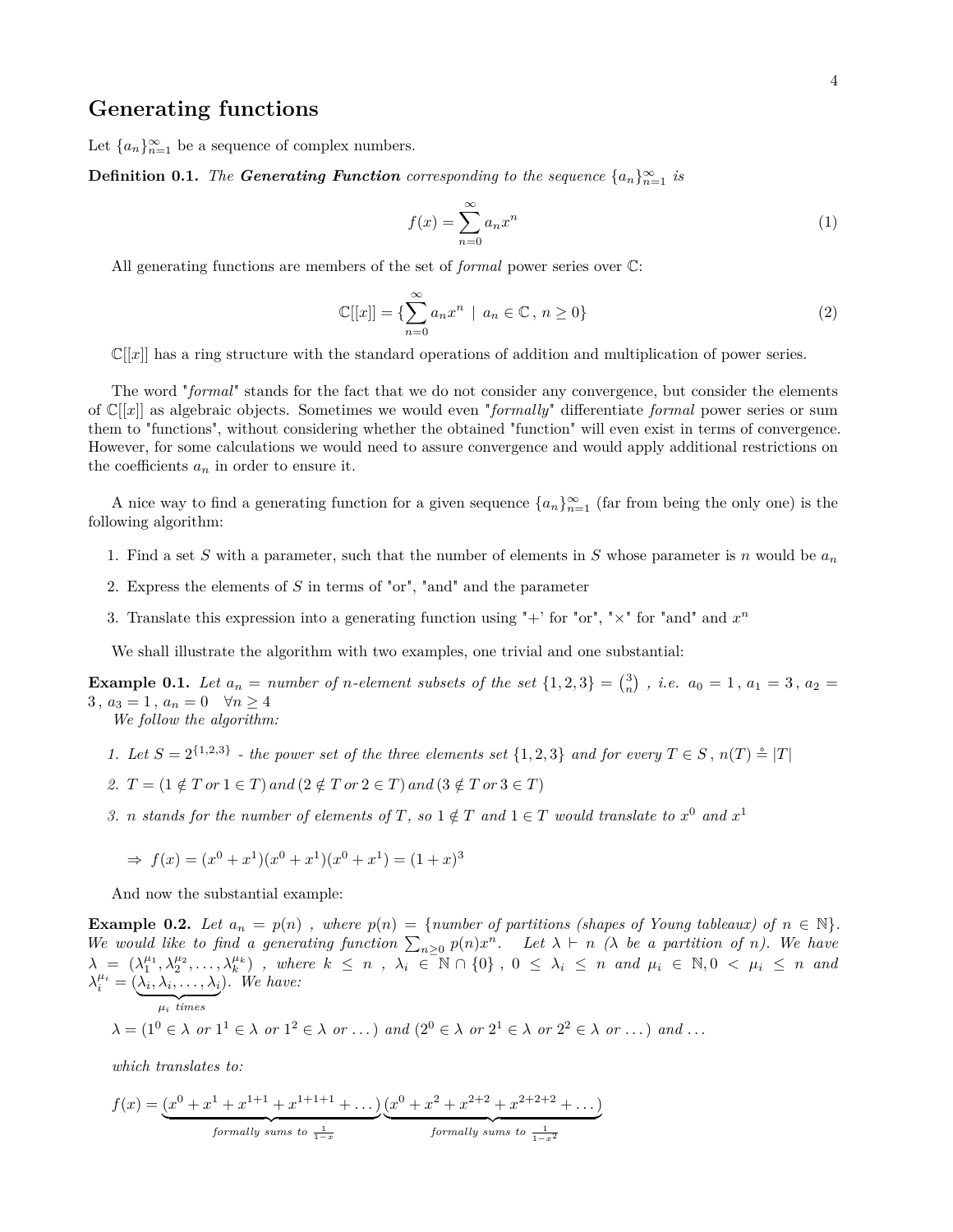$$
\underbrace{(x^0+x^3+x^{3+3}+x^{3+3+3}+\dots)}_{formally sums to \frac{1}{1-x^3}}\cdots
$$

*Thus we obtained the generating function for*  $p(n)$ 

$$
f(x) = \left(\frac{1}{1-x}\right)\left(\frac{1}{1-x^2}\right)\left(\frac{1}{1-x^3}\right)\dots = \prod_{i\geq 0}\left(\frac{1}{1-x^i}\right)
$$
(3)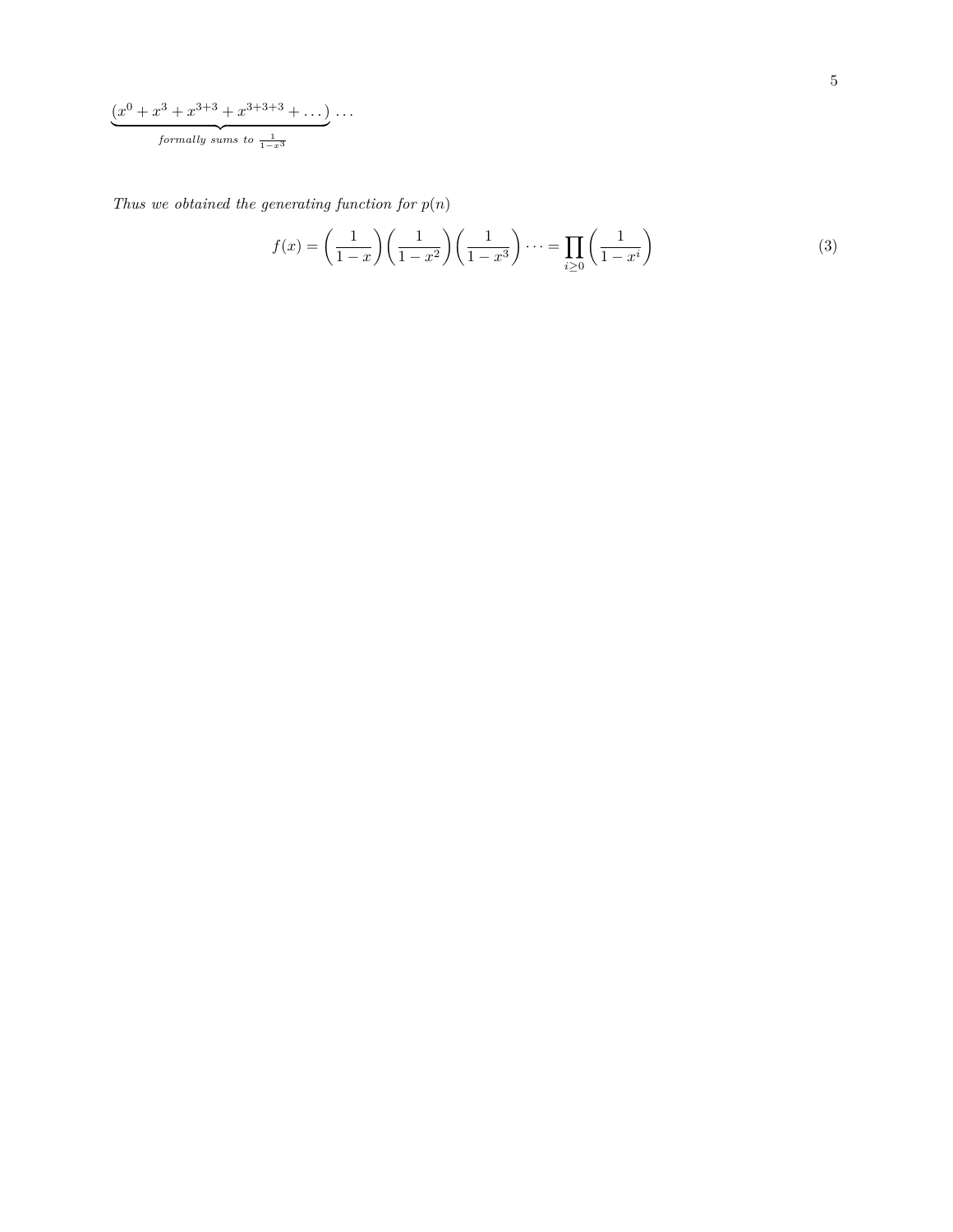# **Representation of finite groups**

**Definition 0.2.** Let *G* be a finite group (we shall work mostly with the symmetric group  $S_n$ ). A **Representation** *of G is a homomorphism*

$$
\phi: G \to GL(V) \tag{4}
$$

*Where V is a vector space over some field*  $K$  *(in our case*  $K$  *will be the field of complex numbers*  $C$ *).* 

**Example 0.3.** Let  $S_n$  be the symmetric group (the group of permutations of the set  $\{1, 2, \ldots, n\}$ ). Let  $V = \mathbb{C}^n$ *and*  $e_1, \ldots, e_n$  *be the standard basis of V over* C. We shall construct a representation of  $S_n$  *on V as follows:* 

*1.* Let  $\sigma \in S_n$ *. We set:* 

$$
\sigma(e_1, \ldots, e_n) \triangleq (e_{\sigma(1)}, \ldots, e_{\sigma(n)})
$$
\n<sup>(5)</sup>

2. For every element  $\sigma \in S_n$ , we define a matrix  $\Sigma = {\sum_{ij}}_{i,j=1}^n$  for the action of  $\sigma$  on V, described above:

$$
\Sigma_{ij} = \begin{cases} 1 & \text{for } \sigma(e_i) = e_j \\ 0 & \text{for } \sigma(e_i) \neq e_j \end{cases}
$$
 (6)

*One can easily see that*  $det(\Sigma) = sgn(\sigma) = \pm 1$ , so  $\Sigma \in GL(V)$  and thus we defined a representation of  $S_n$  on *V .*

**Definition 0.3.** We say that a subspace  $W \subset V$  is invariant under the  $G$ , or  $G$ -invariant if

$$
\forall w \in W \quad , \quad \phi(g)(w) \in W \quad , \quad \forall g \in G \tag{7}
$$

**Example 0.4.** *1.*  $W = V$  *and*  $W = 0$ , *the trivial subspaces* 

2. Let us consider the representation from Example 0.3 above (for  $n \geq 2$ ). Let

$$
W \stackrel{\circ}{=} span_{\mathbb{C}} \{e_1 + e_2 + \dots + e_n\} \tag{8}
$$

*We have that*  $\dim_{\mathbb{C}} W = 1$  *and, obviously W is G-invariant. Moreover, since* 

$$
\forall g \in G \quad \phi(g)(e_1 + e_2 + \dots + e_n) = e_1 + e_2 + \dots + e_n \tag{9}
$$

*G* acts trivially on *W*, thus the matrix for every element  $g \in G$  is  $\mathbb{I}_n$ - the identity matrix.

**Definition 0.4.** *A representation V of G is said to be:*

- 1. **Reducible**, if V contains a proper (non-trivial) *G*-invariant subspace  $W \subset V$
- *2. Irreducible , if V does not contain any proper (non-trivial) G-invariant subspaces.*
- *3. Completely reducible , if V is Reducible and in addition*

$$
V = W_1 \oplus W_2 \oplus \cdots \oplus W_k \quad , \tag{10}
$$

*where all the subspaces*  $W_i$ ,  $i = 1, \ldots k$  *are Irreducible and G-invariant.* 

In other words, if *W* is a reducible representation of *G*, than we can write every element of *G* as

$$
\begin{pmatrix}\nA(g) & B(g) \\
0 & C(g)\n\end{pmatrix}
$$
\n(11)

Here the first block-row stands for the action of *G* on *W* and the second stands for the action of *G* on *W<sup>c</sup>* the complement of *W* in *V* .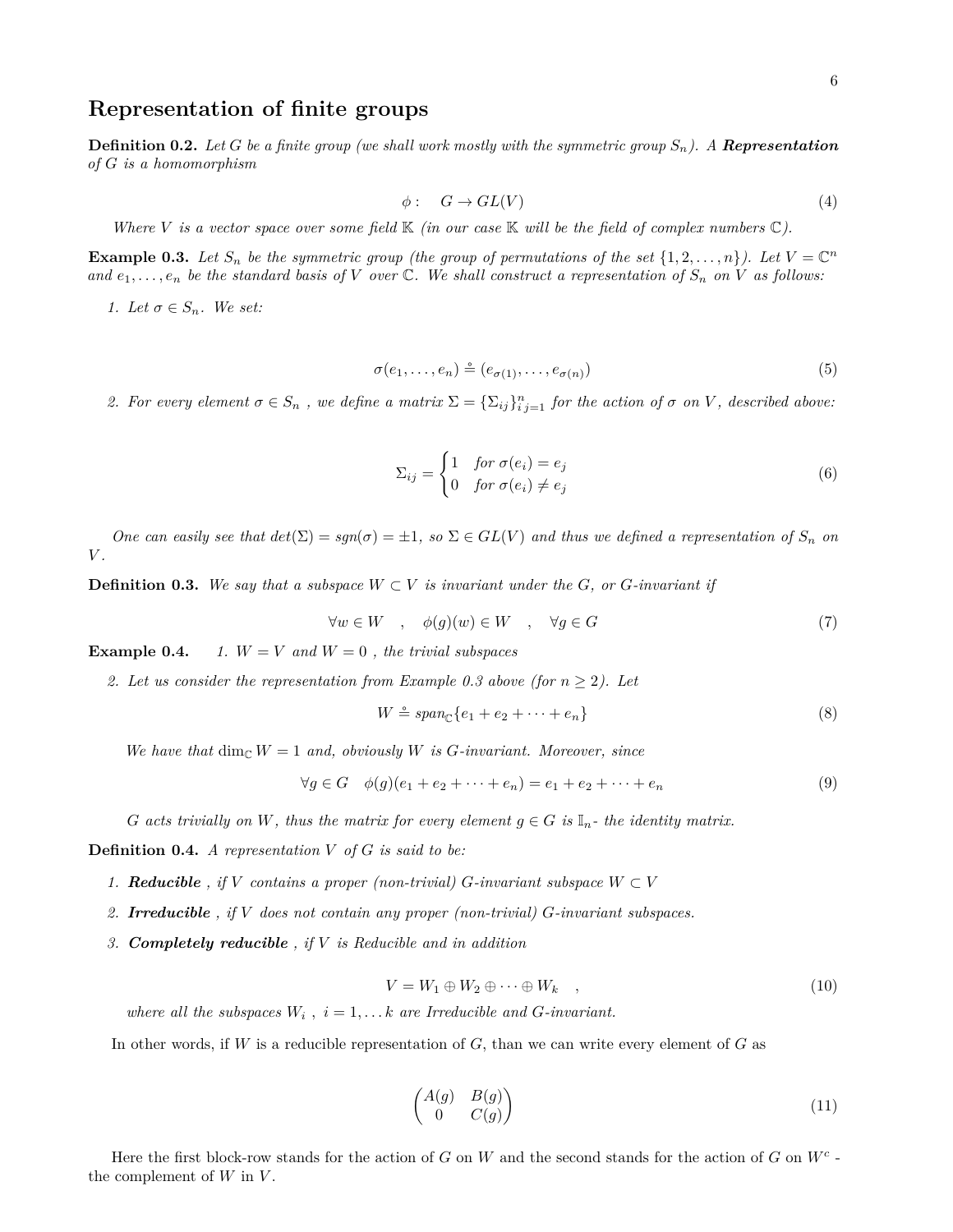#### **Theorem 0.1.** *(Maschke)*

*Every reducible representation of a finite group G* (with dim  $V \geq 2$ ) is completely reducible, i.e.

$$
V = W_1 \oplus W_2 \oplus \cdots \oplus W_k \quad , \quad W_i - irreducible \tag{12}
$$

In other words, for every element  $g \in G$ ,  $\phi(g)$  is a block diagonal matrix of the form:

$$
\begin{pmatrix}\nA_1(g) & 0 & \cdots & 0 \\
0 & A_2(g) & \cdots & 0 \\
\vdots & \vdots & \ddots & \vdots \\
0 & 0 & \cdots & A_k(g)\n\end{pmatrix}
$$
\n(13)

**Definition 0.5.** Let  $\phi$ :  $G \to GL(V)$  be a representation of the finite group *G*. Then the **Character**  $\chi_{\phi}$  of  $\phi$  is *:*

$$
\chi_{\phi}(g) \triangleq \text{tr}(\phi(g)) \tag{14}
$$

There could be many isomorphic representation of *G* on the same vector space *V*, but  $\chi$  will be the same for all of them, since we have:

1. If  $\phi: G \to GL(V)$  and  $\psi: G \to GL(V)$ , then there will exist an element  $T \in GL(V)$ , such that

$$
\forall g \in G \quad \psi(g) = T\phi(g)T^{-1} \tag{15}
$$

2. We have

$$
\operatorname{tr}(\psi(g)) = \operatorname{tr}(T\phi(g)T^{-1}) = \operatorname{tr}(\phi(g)), \quad as \tag{16}
$$

$$
tr(AB) = tr(BA)
$$
 (17)

**Example 0.5.** For the representation of  $S_n$ , defined in Example 0.3, it is easy to see, that

 $\chi_{\phi}(\sigma) =$  *number of "ones" in on the diagonal of*  $\phi(g) =$  *number of fixed points of*  $\sigma$ *.* 

**Proposition 0.2.** *The character of a representation has the following properties:*

- *1.*  $\chi(1_G) = \dim(V)$
- *2. If H is a conjugacy class in G, we have*

$$
\forall f, h \in H \quad \chi(f) = \chi(h)
$$

*3. Let V and W are representations of G, then*

$$
V \simeq W \quad \Leftrightarrow \quad \chi_V(g) = \chi_W(g) \; , \; \forall g \in G
$$

We end this introductory section stating a theorem that we shall use later.

**Theorem 0.3.** *The number of irreducible complex representations of a finite group G is equal to the number of conjugacy classes in*  $G$ *. Moreover, if*  $V_1, \ldots, V_n$  *are all the irreducible representations of*  $G$ *, we have* 

$$
\sum_{i=1}^{s} (\dim V_i)^2 = |G| \tag{18}
$$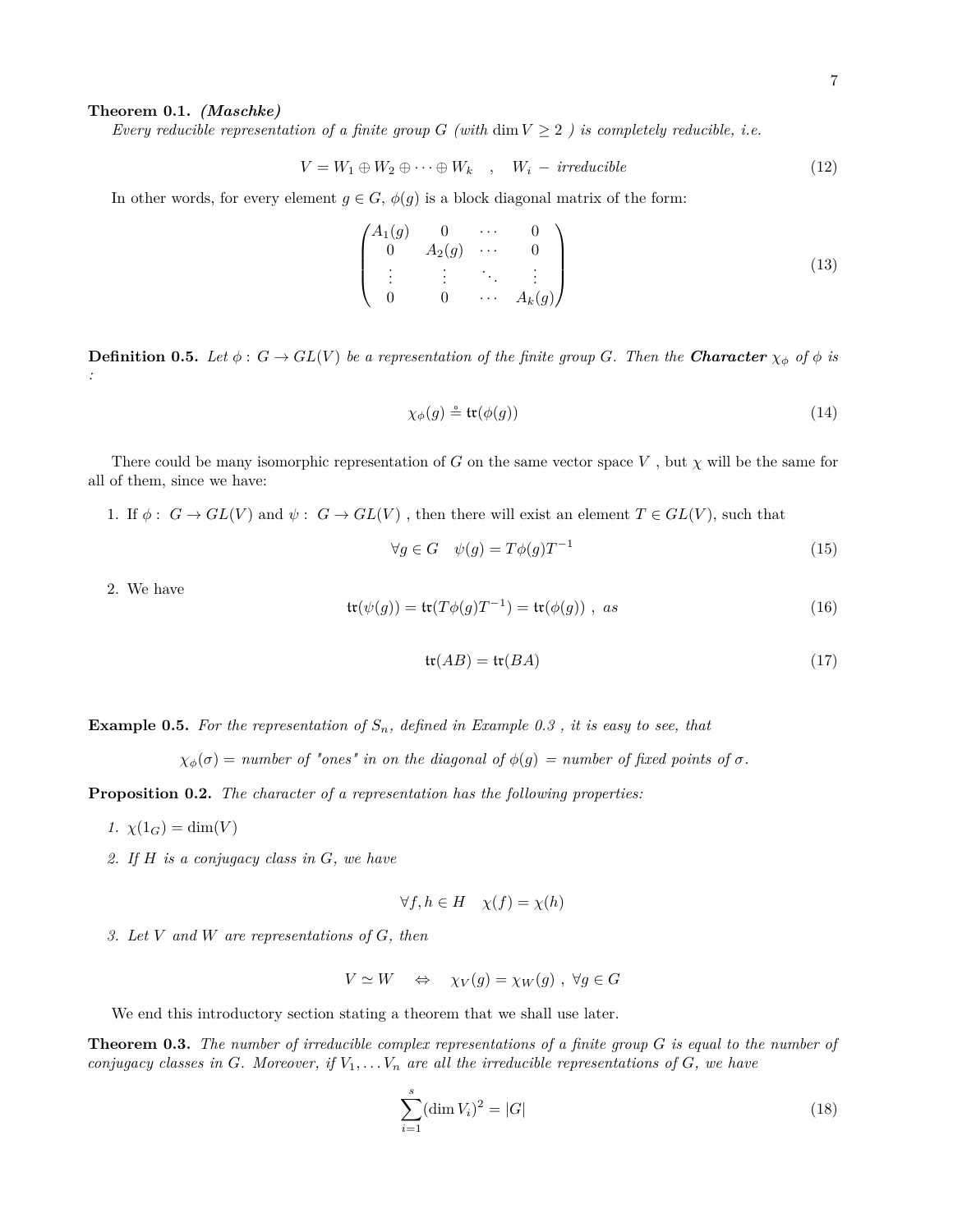## **Partitions and Young tableaux**

**Definition 0.6.** *Let*  $n \in \mathbb{N}$ *. A Partition of <i>n is* 

$$
\lambda \vdash n \quad \lambda = (\lambda_1, \dots, \lambda_l) \; , \; \lambda_i \in \mathbb{N} \tag{19}
$$

*such that*

$$
\lambda_1 \ge \lambda_2 \ge \dots \ge \lambda_l \quad , \quad \sum_{i=1}^l \lambda_i = n \tag{20}
$$

**Definition 0.7.** The **Shape** of  $\lambda$  is a diagram, formed by boxes, aligned to the left, such that there are *l* rows *and the i-th row contains exactly*  $\lambda_i$  *boxes.* 

**Example 0.6.** *Let*  $\lambda = (3, 3, 2, 1)$ *. In this case we have that*  $\lambda \vdash 9$  *and the Shape of*  $\lambda$  *is:* 

Given a shape  $\lambda$ , we define the conjugate shape  $\lambda'$  simply as a mirror reflection of  $\lambda$  by the main diagonal. The conjugate of the tableau above will be the following



**Definition 0.8.** Let  $\lambda$  be a shape  $\lambda \vdash n$ . A Young tableau is a numbering of  $\lambda$  with some positive integers, such *that*

*1. In each row the numbers are weakly increasing*

*2. In each column the numbers are strictly increasing*

*A tableau is called Standard, if its shape*  $\lambda \vdash n$  *is numbered with the integers*  $\{1, 2, \ldots n\}$ *.* 

We would need the following very useful construction:

#### **Row bumping algorithm**

Given a Young tableau  $\lambda \vdash n$ , we can "insert" another number  $p \in \mathbb{N}$  in it by following the steps below:

- 1. Look at the first row of  $\lambda$ . If  $p$  is at least as large as all the numbers in that row, simply add a new box at the end of it and write *p* in it.
- 2. If there is a number, which is strictly bigger that *p*, find the left-most entry of the row, that is strictly bigger than *p*. Remove that number from its box and put *p* inside it.
- 3. Take the "bumped value" and repeat the steps for the second row

**Example 0.7.** *We shall bump the value* 2 *in the Young tableau below. Every time we bump an entry, we shall inscribe a black square in the box, just to demonstrate the step, and later insert the "queued" value inside:*



**Proposition 0.4.** *The Row Bumping preserves the property that the rows will be increasing and the columnsstrictly increasing, thus the result is again a Young tableau*

*Proof.* The proposition follows easily from the algorithm steps.

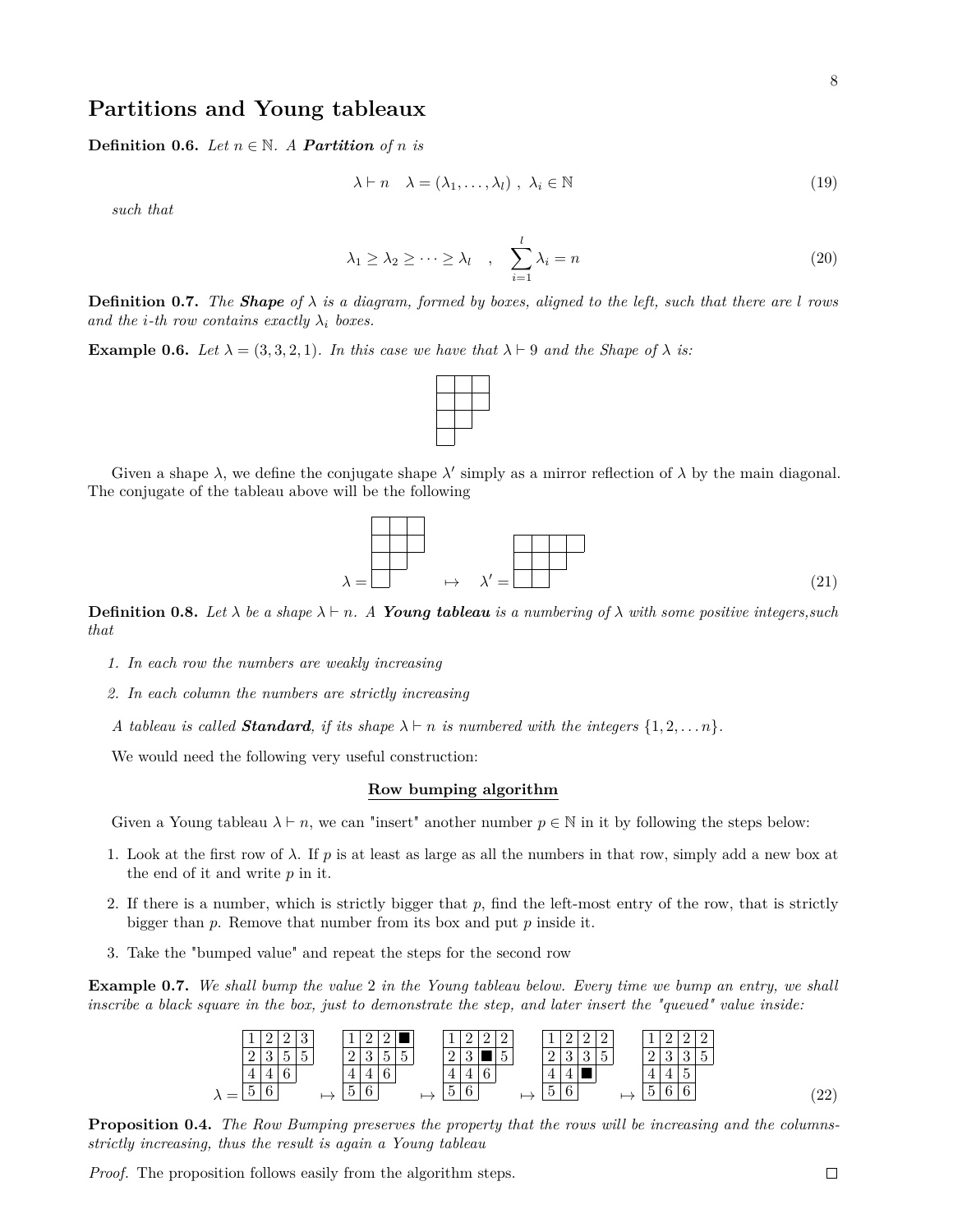9

**Remark 0.1.** *The Row Bumping algorithm is reversible if we know the exact box where we inserted the additional value (in our case this is the additional value* 2*). In our example above, if we know that the value* 2 *has been bumped in the last box of the first row of λ, we can easily execute the algorithm backwards and obtain the initial Young tableau λ.*

Our next aim is to prove the Robinson-Schensted(-Knuth) Correspondence. In fact Knuth generalized Schensted's generalization of Robinson's correspondence. We shall use (and therefore construct) only the Robinson-Schensted correspondence.

**Theorem 0.5.** *There is a one-to-one correspondence between the elements of S<sup>n</sup> and the pairs of standard Young tableaux with n boxes of the same shape.*

**Remark 0.2.** We shall see from the construction of the correspondence that all possible shapes  $\lambda \vdash n$  will be *obtained.*

*Proof.* Expectedly, the proof is constructive. We shall start with a permutation  $\sigma \in S_n$  and construct a pair of standard Young tableaux that corresponds to it. Let  $\sigma \in S_n$ . Then  $\sigma$  can be written as:

$$
\sigma = \begin{pmatrix} 1 & 2 & \dots & n \\ \sigma(1) & \sigma(2) & \dots & \sigma(n) \end{pmatrix}
$$
 (23)

We construct a sequence of pairs of standard Young tableaux as follows:

- 1. Let  $(P_0, Q_0)$  be a pair of empty Young tableaux
- 2. Let  $P_1$  be consisted only of 1 box with value  $\sigma(1)$  and  $Q_1$  be consisted of 1 box with value 1
- 3. We start to bump  $\sigma(i)$  inside  $P(1)$ . At each step, we obtain a new  $P_i$ . Once we bump  $\sigma(i)$  in  $P_{i-1}$ , we add a new box in *Qi*−<sup>1</sup> at exactly the same place, where a new box has been added to *Pi*−<sup>1</sup> and put inside the value i.

*Q<sup>i</sup>* are called the recording tableaux. Why would we need them? Recall that the row bumping is reversible if we know which was the box that we bumped initially. Q will tell us the order of bumping, so the described algorithm will be reversible as well. Thus we have that the algorithm is one-to-one.

 $\Box$ 

**Example 0.8.** *Let*  $\sigma \in S_8$  *be the following permutation* 

$$
\sigma = \begin{pmatrix} 1 & 2 & 3 & 4 & 5 & 6 & 7 & 8 \\ 3 & 8 & 1 & 2 & 4 & 7 & 5 & 6 \end{pmatrix} \tag{24}
$$

*Then following the algorithm above (I will skip the different steps, since they are easy but rather long), we obtain that the pair of Young tableaux, corresponding to*  $\sigma$  *is* 

$$
P = \frac{\begin{array}{|c|c|c|c|c|} \hline 1 & 2 & 4 & 5 & 6 \\ \hline 3 & 7 & & & \\ \hline 8 & & & & \\ \hline \end{array}}{\begin{array}{|c|c|c|c|c|} \hline 1 & 2 & 5 & 6 & 8 \\ \hline 3 & 4 & & \\ \hline \end{array}}
$$

**Corollary 0.6.** *If*  $\sigma \mapsto (P, Q)$ *, then*  $\sigma^{-1} \mapsto (Q, P)$ *.* 

**Remark 0.3.** *We thus also showed the formula*

$$
\sum_{\lambda \vdash n} (f^{\lambda})^2 = n! \tag{25}
$$

*Where the sum is over all partitions of n, and*  $f^{\lambda} =$  *number of standard Young tableaux of shape*  $\lambda$ *.* 

We shall now introduce a geometric construction of the Robinson-Schensted correspondence which will prove useful in the following sections.

#### **Viennot's Geometric construction**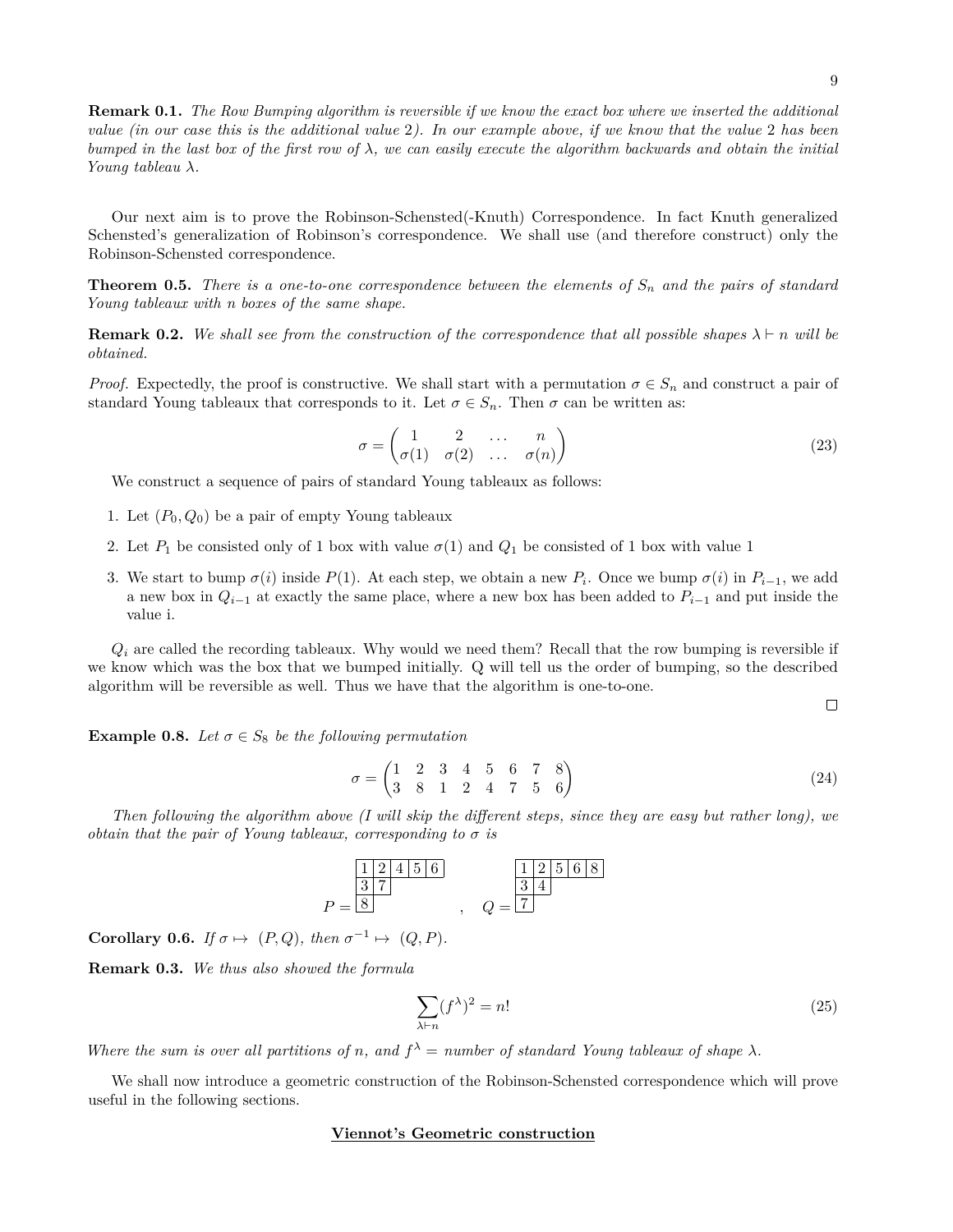Let  $\sigma \in S_n$  be the permutation:

$$
\sigma = \begin{pmatrix} 1 & 2 & \dots & n \\ \sigma(1) & \sigma(2) & \dots & \sigma(n) \end{pmatrix}
$$
 (26)

Lets plot the points  $(i, \sigma(i))$  in the plane  $\mathbb{R}^2$ . The result will be *n* different point in the first quadrant. We construct the, so called, *shadow diagram* of  $\sigma$  in the following way:

- 1. Take any of the points  $(i, \sigma(i))$ . Draw two rays, starting at this point, one parallel to the *x*-axis and pointing to the right and one parallel to the *y*-axis pointing upwards.
- 2. Repeat the same procedure for all the points
- 3. Check all the points where the shadow lines of two distinct points cross each other and cut them there.

Thus we obtain a family of broken lines, called the *shadow lines* of  $\sigma$ , consisting of line segments and exactly one vertical and one horizontal rays for each of them.

Next, from our construction it follows that every ray will lie on a line of the form  $x = k$ ,  $k \in \mathbb{N}$  or  $y = k$ ,  $k \in \mathbb{N}$ . Take those numbers *k* for all the horizontal rays in increasing order and put them in boxes, thus forming the first row of a Young tableau. Proceed the same way with the vertical rays and form the first row of another Young tableau. Call the first tableau *P* and the second *Q*. We shall insert more rows in the next steps of the algorithm.

The second step is the following:

- 1. The shadow lines of  $\sigma$  are broken lines, as described above. Consider all the points, where the lines break (the angle is always  $\pi/2$  by construction). All the points  $(i, \sigma(i))$  are breaking points, but we already dealt with them, so delete them. Consider all the points that rest. Mark them and draw their shadow diagram.
- 2. Repeat the previous step until there are no further angles, which we have not considered earlier.

At each step, we shall obtain a new row for *P* and *Q* and after a finite number of steps, we shall obtain the whole tableaux *P* and *Q*.

**Example 0.9.** *In order to clarify and illustrate this algorithm, we shall perform this construction for our old sport*

$$
\sigma = \begin{pmatrix} 1 & 2 & 3 & 4 & 5 & 6 & 7 & 8 \\ 3 & 8 & 1 & 2 & 4 & 7 & 5 & 6 \end{pmatrix}
$$
 (27)

*(The pictures above were taken from wikipedia.org)*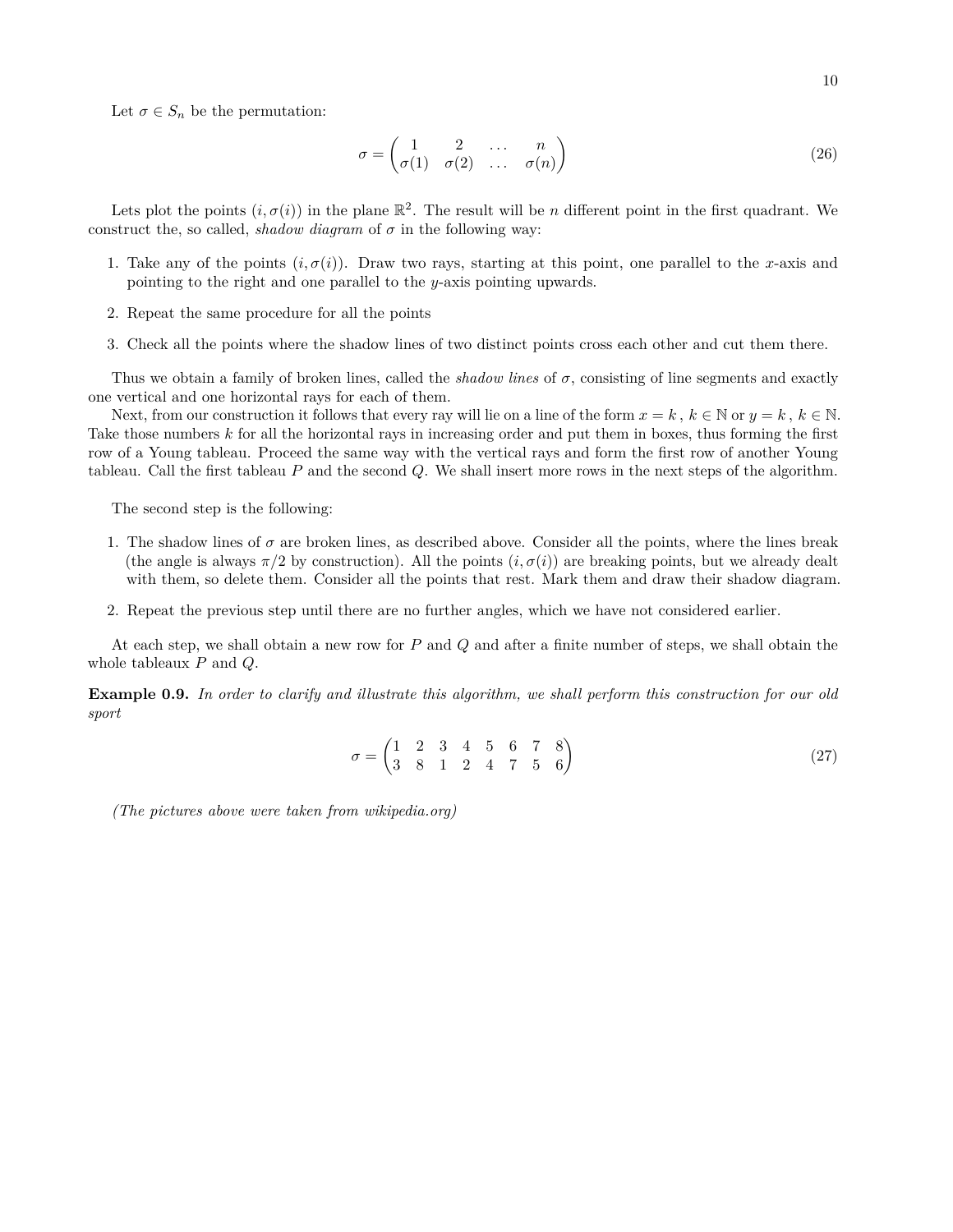

*So the two matrices we obtain are:*



*Now just notice that those are the same matrices as in Example 0.8 , so we obtained the matrices that correspond to σ under the Robinson-Schensted correspondence.*

We shall conclude this section with the formulation of the result we just observed.

**Proposition 0.7.** *For every permutation*  $\sigma \in S_n$ *, Viennot's geometric construction for*  $\sigma$  *produces the same pair of standard Young tableaux as the Robinson-Schensted correspondence does.*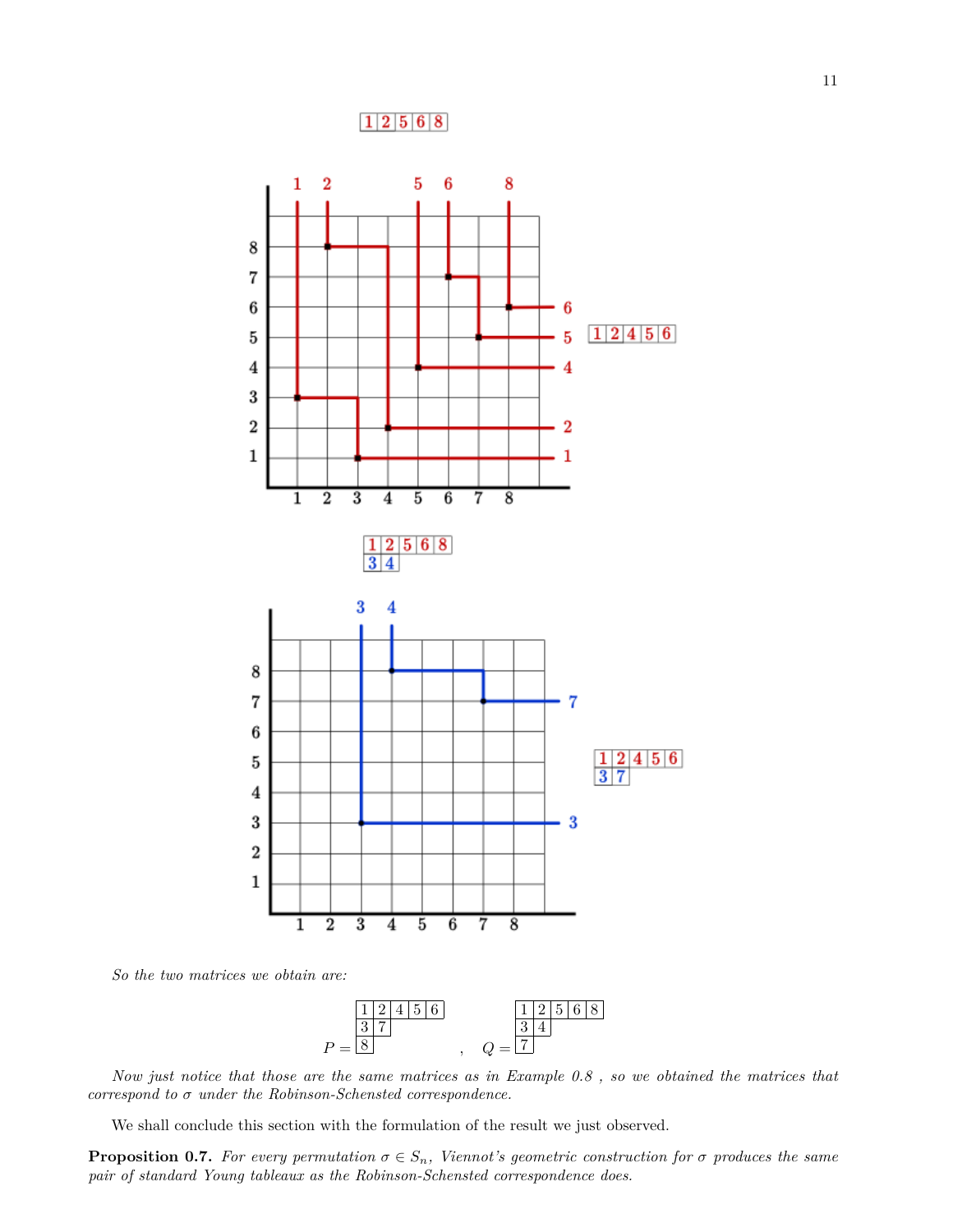

The proof of the proposition is purely combinatorial and will not be needed for our further considerations, thus will be skipped.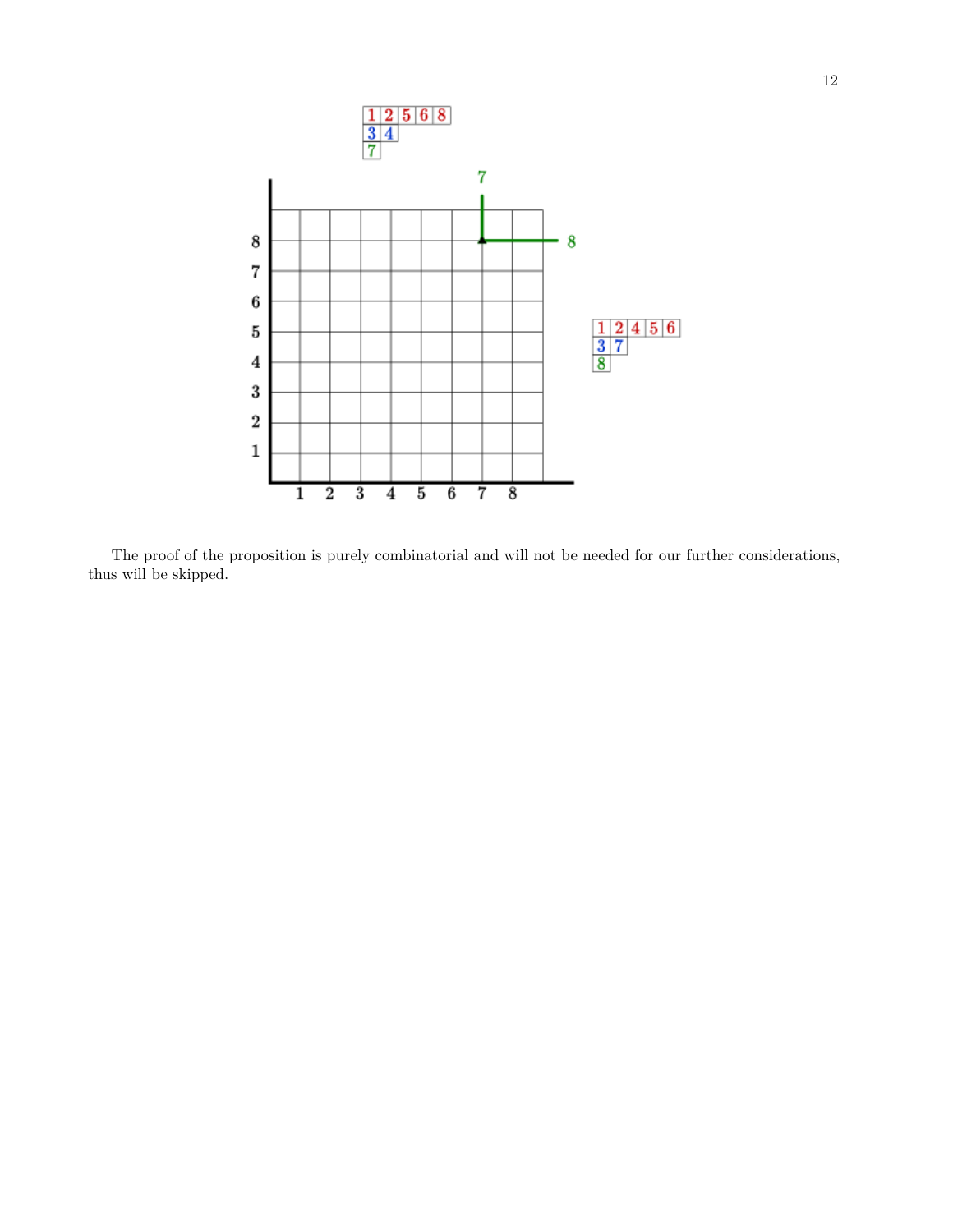### **The ring of symmetric functions**

**Definition 0.9.** *We shall denote by*  $\Lambda_n$  *the set of symmetric polynomials of n variables with complex coefficients, i.e.*

$$
\Lambda_n \triangleq \{ p \in \mathbb{C}[x_1, \dots, x_n] \mid p(\sigma(x_1), \dots, \sigma(x_n)) = p(x_1, \dots, x_n) \; , \; \forall \sigma \in S_n \}
$$
\n
$$
(28)
$$

 $\Lambda_n$  has the structure of a graded ring over  $\mathbb{C}$ , namely

$$
\Lambda_n = \bigoplus_k \Lambda_n^k \tag{29}
$$

where  $\Lambda_n^k$  is the set of homogeneous symmetric polynomials *p* with deg(*p*) = *k*, together with the zero polynomial. Each  $\Lambda_n^k$  is an abelian group (additive) and in addition we have

$$
\Lambda_n^i \Lambda_n^j \subset \Lambda_n^{i+j} \tag{30}
$$

(The last two equations being essentially the definition of a graded ring).

In the following, by  $\alpha = (\alpha_1, \dots, \alpha_n) \in \mathbb{Z}^n$ , we shall denote multi-indexes. Also, for  $\alpha$ -a multi-index, we shall denote by  $x^{\alpha}$  the monomial

$$
x^{\alpha} = x_1^{\alpha_1} \dots x_n^{\alpha_n} \tag{31}
$$

Let  $\lambda \vdash k$  for some  $k \in \mathbb{N}$ , such that  $l(\lambda) \leq n$ , i.e  $\lambda = (\lambda_1, \ldots, \lambda_n)$ ,  $\lambda_1 \geq \lambda_2 \geq \cdots \geq \lambda_n$ ,  $\sum_i = k$ . Here each  $\lambda_i$  is taken with some multiplicity and some of them can be actually zero, provided that the other have such a multiplicity that the sum is still equal to *k*. Let

$$
m_{\lambda} \stackrel{\circ}{=} \sum_{\sigma(\lambda)} x^{\lambda} \tag{32}
$$

where the sum is taken over all distinct permutations of  $\lambda_1, \ldots, \lambda_n$ , i.e. for  $\sigma \in S_n$ ,  $\sigma(\lambda) = (\lambda_{\sigma(1)}, \ldots, \lambda_{\sigma(n)})$ (this might not be a partition any more). Also in the sum we regards  $\lambda$  as a multi-index.

Clearly  $m_\lambda$  is a symmetric polynomial for every  $\lambda$ . Moreover  $m_\lambda$  forms a C-basis of  $\Lambda_n$ , as  $\lambda$  runs through all partitions with length  $l(\lambda) \leq n$  (Remember that  $l(\lambda) \leq n$  is only a restriction on the number of distinct non-zero integers in  $\lambda$  but not on  $|\lambda|$ , so we can get deg $(m_{\lambda})$  as big as we want). Also the  $m_{\lambda}$ , such that  $|\lambda| = k$  give a  $\mathbb{C}$ -basis of  $\Lambda_n^k$ .

Our next aim is to build the ring of symmetric functions over  $\mathbb{C}$ . First, for  $m \geq n$  we introduce the homomorphisms:

$$
\rho_{m,n} : \Lambda_m \to \Lambda_n \tag{33}
$$

which send all the variables  $(x_{n+1},...,x_m)$  to 0. The effect of  $\rho_{m,n}$  on the basis  $m_\lambda$  is easily described as well:

- 1. if  $l(\lambda) \leq n$ ,  $\rho_{m,n}$  maps  $m_{\lambda}(x_1, \ldots, x_m)$  to  $m_{\lambda}(x_1, \ldots, x_n)$
- 2. if  $l(\lambda) > n$ ,  $\rho_{m,n}$  maps  $m_{\lambda}(x_1, \ldots, x_m)$  to 0

It follows that  $\rho_{m,n}$  is surjective. On the restriction to  $\Lambda_n^k$  we have homomorphisms:

$$
\rho_{m,n}^k: \quad \Lambda_m^k \to \Lambda_n^k \tag{34}
$$

for all  $k \geq 0$ ,  $m \geq n$ , which are surjective. Moreover, it is easy to see (since we are looking only at symmetric polynomials), that for  $m \ge n \ge k$ ,  $\rho_{m,n}^k$  is actually an isomorphism.

**Definition 0.10.** Let  $\{A_i\}_{i\in\mathbb{N}}$  be a family of groups. Let  $\{\rho_{j,i}\}_{0\leq i\leq j}$  be a family of group-homomorphisms, such *that*

1.  $\rho_{j,i}: A_j \to A_i, j \geq i$ 2.  $\rho_{i,i} = \mathbb{I}_{A_i}$ *3.*  $ρ_{i,k} = ρ_{i,j} \circ ρ_{i,k}$ , for  $i ≤ j ≤ k$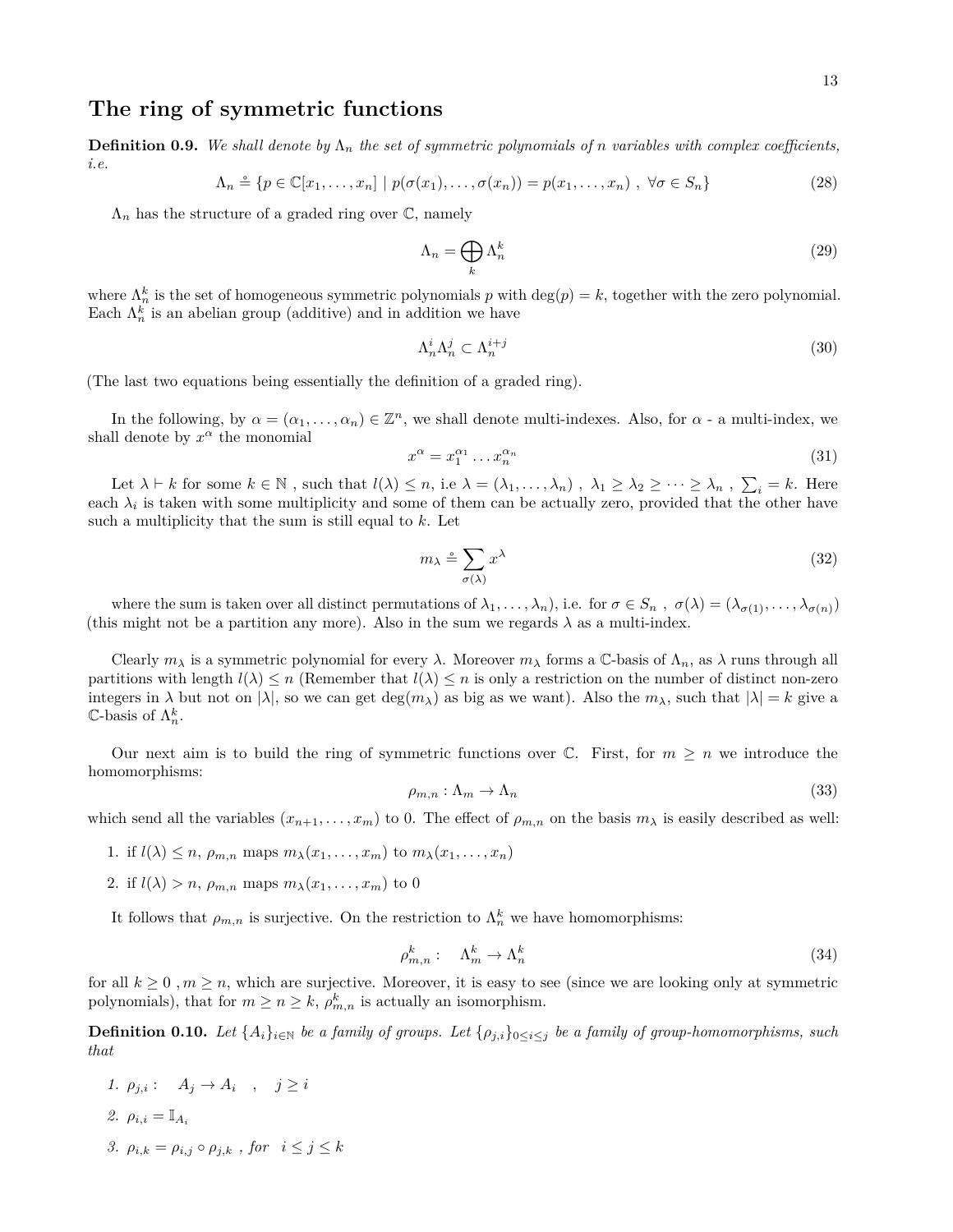*Then the Projective Limit of*  $\{A_i\}_{i\in\mathbb{N}}$ *, with respect to the homomorphisms*  $\{\rho_{j,i}\}_{0\leq i\leq j}$  *is the group, defined by* 

$$
\varprojlim_{i} A_{i} \triangleq \{ a = (a_{1}, a_{2}, \dots) \in \prod_{i} A_{i} \mid p_{j,i}(a_{j}) = a_{i} \}
$$
\n(35)

*The projective limit is a special case of the inverse limit, namely when the homomorphisms*  $\rho_{i,j}$  *are epimorphisms (as is in our case).*

Next we form the projective limits of the homogeneous components (which are vector spaces over  $\mathbb{C}$ )  $\Lambda_n^k$ , with respect to the homomorphisms  $\rho_{m,n}^k$ . Let

$$
\Lambda^k = \varprojlim_n \Lambda_n^k \tag{36}
$$

Thus, by definition, an element of  $f \in \Lambda^k$  will be a sequence  $f = (f_n)_{n \geq 0}$ , such that  $f_n(x_1, \ldots, x_n)$  is a symmetric homogeneous polynomial with  $\deg(f) = k$  and for  $m \ge n$ ,  $f_m(x_1, \ldots, x_n, 0, \ldots, 0) = f_n(x_1, \ldots, x_n)$ . As we saw,  $\rho_{m,n}^k$  is an isomorphism for  $m \geq n \geq k$ , so the projection

$$
\rho_n^k: \quad \Lambda^k \to \Lambda_n \tag{37}
$$

which sends *f* in  $f_n$ , is an isomorphism for  $n \geq k$ . Thus we obtain that  $\Lambda^k$  has a C-basis consisting of the monomial symmetric functions  $m_\lambda$  (for all partitions  $\lambda \vdash k$ ), defined by:

$$
\rho_n^k(m_\lambda) = m_\lambda(x_1, \dots, x_n) \tag{38}
$$

for all  $n \geq k$ . Hence  $\Lambda^k$  is a linear space with  $\dim(\Lambda^k) = p(k)$ , where  $p(k)$  is the number of partitions of k. Now let

$$
\Lambda \stackrel{\circ}{=} \bigoplus_{k \ge 0} \Lambda^k \tag{39}
$$

so that  $\Lambda$  is a vector space, generated (as a free C-module) by the symmetric monomials  $m_\lambda$  for all partitions *λ* (we do not imply any restrictions on *λ*, i.e.  $l(\lambda)$  and  $|\lambda|$  can be arbitrarily big). We have the surjective homomorphisms:

$$
\rho_n \triangleq \bigoplus_{k \geq 0} \rho_n^k : \ \Lambda \to \Lambda_n \tag{40}
$$

for each  $n \geq 0$  and in addition  $\rho$  is an isomorphism in degrees  $k \leq n$ .

**Remark 0.4.** *By construction* Λ *has the structure of a graded ring, called the ring of symmetric functions over* C*. The elements of* Λ *can be explicitly described as:*

$$
\Lambda = \{ (f_1, f_2, f_3, \dots) \mid f_i \in \Lambda_i , \ \rho_{m,m-1}(f_m) = f_{m-1} , \ deg(f_i) < \infty \} \tag{41}
$$

*With the additional condition that, if we regard the elements of* Λ *as formal power series, by construction we would have*  $\forall f \in \Lambda$ ,  $\deg(f) < \infty$ *. The boundedness is essential.* 

**Remark 0.5.** *I would like to give a bit more details concerning the boundedness of the degree of the elements in* Λ*. Namely, as per our construction, we would have that*

$$
\Lambda = \varprojlim_{n} \Lambda_{n} \tag{42}
$$

*in the category of graded rings. However, if we just take the rings*  $\Lambda_n$  *and form their projective limit in the category if rings, with respect to the homomorphisms*  $\rho_{m,n}$  *we shall obtain a ring, which is different of*  $\Lambda$ *. For example the infinite product*  $\prod_{i=1}^{\infty} (1 + x_i)$  *would belong to this projective limit, but it does not belong to* Λ.

#### **Schur Polynomials**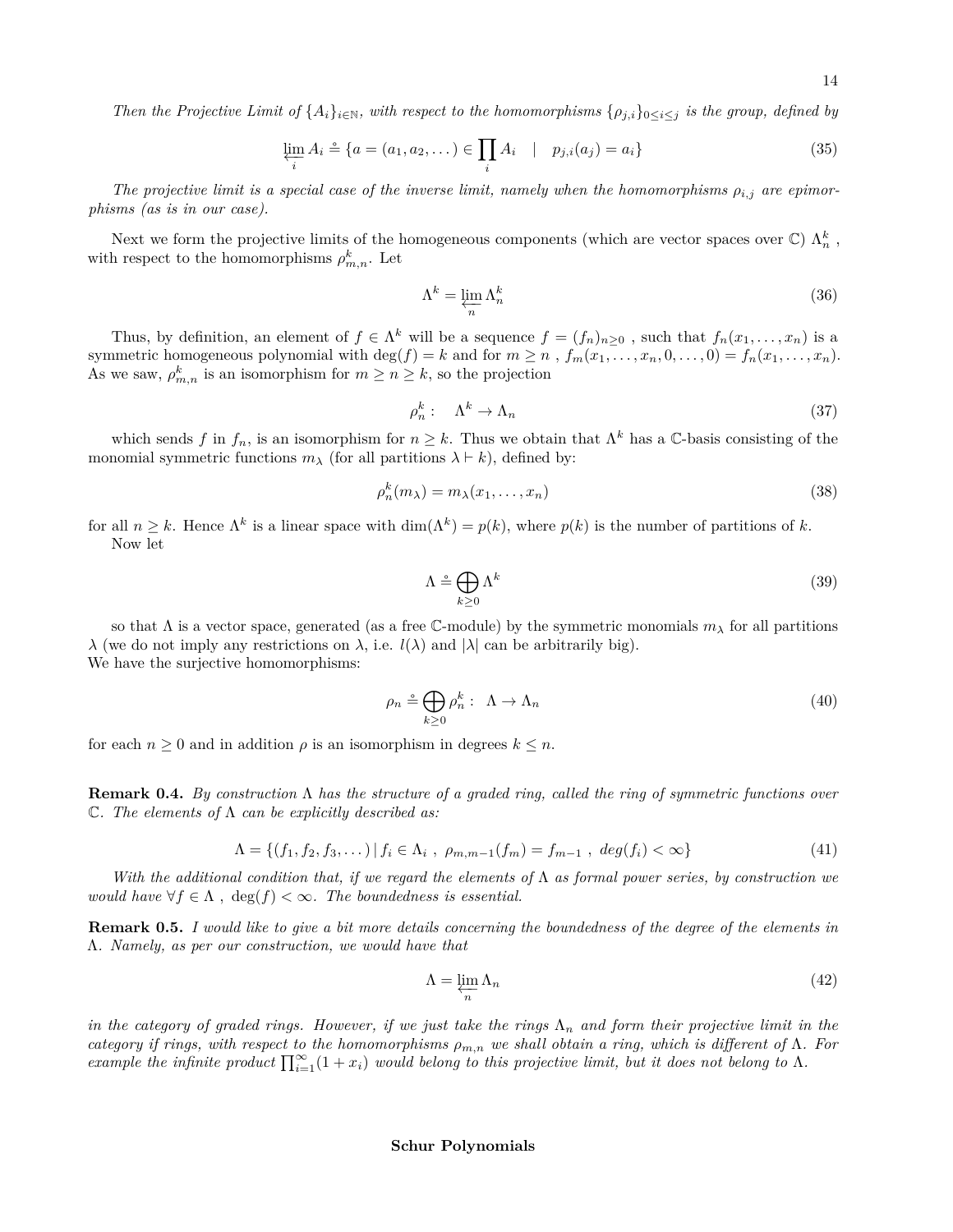We shall now introduce the Schur polynomials.

Let  $\lambda \vdash m$  be a partition with at most *m* rows. Let *T* be a *numbering* of  $\lambda$  with the numbers  $(1, \ldots, m)$ , i.e.

$$
T = (1^{t_1}, 2^{t_2}, \dots, m^{t_m})
$$

where  $t_i$  is the multiplicity of *i* in *T*. For each numbering *T* of  $\lambda$ , we shall define a monomial by

$$
x^T \stackrel{\circ}{=} x_1^{t_1} x_2^{t_2} \dots x_m^{t_m} \tag{43}
$$

**Example 0.10.** *Let*



*Then*

$$
x^T = x_1 \ x_2^3 \ x_3^3 \ x_4^2 \ x_5^4 \ x_6^3
$$

**Definition 0.11.** *The Schur polynomial of the shape*  $\lambda$  *is* 

$$
s_{\lambda}(x_1,\ldots,x_m) \stackrel{\circ}{=} \sum_{T} x^T \tag{44}
$$

*Where the sum goes through all the numberings*  $T$  *of*  $\lambda$ *, which give a Young tableau.* 

**Example 0.11.** *Two special cases are worth mentioning:*

- 1. Let  $\lambda$  has only one row with n boxes  $(\lambda = (n))$ . Then  $s_{\lambda}(x_1,...x_m)$  will be the n-th complete symmetric *homogeneous polynomial, i.e.*  $h_n(x_1, \ldots, x_m) = \sum_{1 \leq i_1 \leq \cdots \leq i_n \leq m} x_{i_1} \ldots x_{i_n}$ . For example let  $\lambda =$ *and*  $m = 2$ *. Then*  $s_{\lambda}(x_1, x_2) = x_1^2 + x_1x_2 + x_2^2$
- 2. Let  $\lambda$  has only one column with *n* boxes  $(\lambda = (1^n))$  (here we can see why the number of rows should not *exceed the number of variables -m*). Then  $s_{\lambda}(x_1, \ldots, x_m)$  will be the *n*-th elementary symmetric polynomial
	- $e_n(x_1,...,x_m) = \sum_{1 \leq i_1 < ... < i_n < m} x_{i_1} ... x_{i_n}$  For example let  $\lambda = \bigsqcup$  and  $m = 2$ . Then  $s_{\lambda}(x_1,x_2) = x_1x_2$ *.*

**Proposition 0.8.** *The Schur polynomials are symmetric. Moreover, the set of the Schur polynomials*  $s_{\lambda}$  *for all*  $\lambda$ *, such that*  $l(\lambda) \leq m$ *, forms a*  $\mathbb{C}$ *-basis of*  $\Lambda_n$ *.* 

*Proof.* The proof of the fact that the Schur polynomials are symmetric is easy and swiftly follows from the definition. The proof that they span  $\Lambda_n$  will be skipped here.  $\Box$ 

We would like to see what elements in  $\Lambda$  will correspond to the Schur polynomials. First we observe that if  $l(\lambda) \leq N$ 

$$
\rho_{N+1,N}(s_{\lambda})(x_1,\ldots,x_N,x_{N+1}) = s_{\lambda}(x_1,\ldots,x_N)
$$
\n(45)

In addition,

$$
\rho_{l(\lambda),l(\lambda)-1}(s_{\lambda})(x_1,\ldots,x_{l(\lambda)})=0
$$
\n(46)

Therefore, for every fixed  $\lambda$  the sequence of polynomials  $s_{\lambda}(x_1, \ldots, x_N)$  with varying number of variables  $N \geq l(\lambda)$ , completed by zeros for  $N < l(\lambda)$ , will define an element of  $\Lambda$ . We shall call this element *The Schur symmetric function*  $s_{\lambda}$ . By definition  $s_{\emptyset} = 1$ .

**Theorem 0.9.** *The Schur functions*  $s_{\lambda}$ *, with*  $\lambda$  *ranging over the set of all partitions (shapes), form a linear basis of*  $\Lambda$  *over*  $\mathbb{C}$ *.* 

Now suppose that we have two copies of the algebra  $\Lambda$  or, in other words, two sets of variables  $x = (x_1, x_2, \dots)$ and  $y = (y_1, y_2, \dots)$ . We shall consider functions of the form  $s_\lambda(x) s_\mu(y)$ , which will be symmetric functions in variables *x* and *y* separately, but not jointly. Formally such functions can be viewed as elements of the the tensor product  $\Lambda \bigotimes_{\mathbb{C}} \Lambda$ .

More generally, we can consider an infinite sum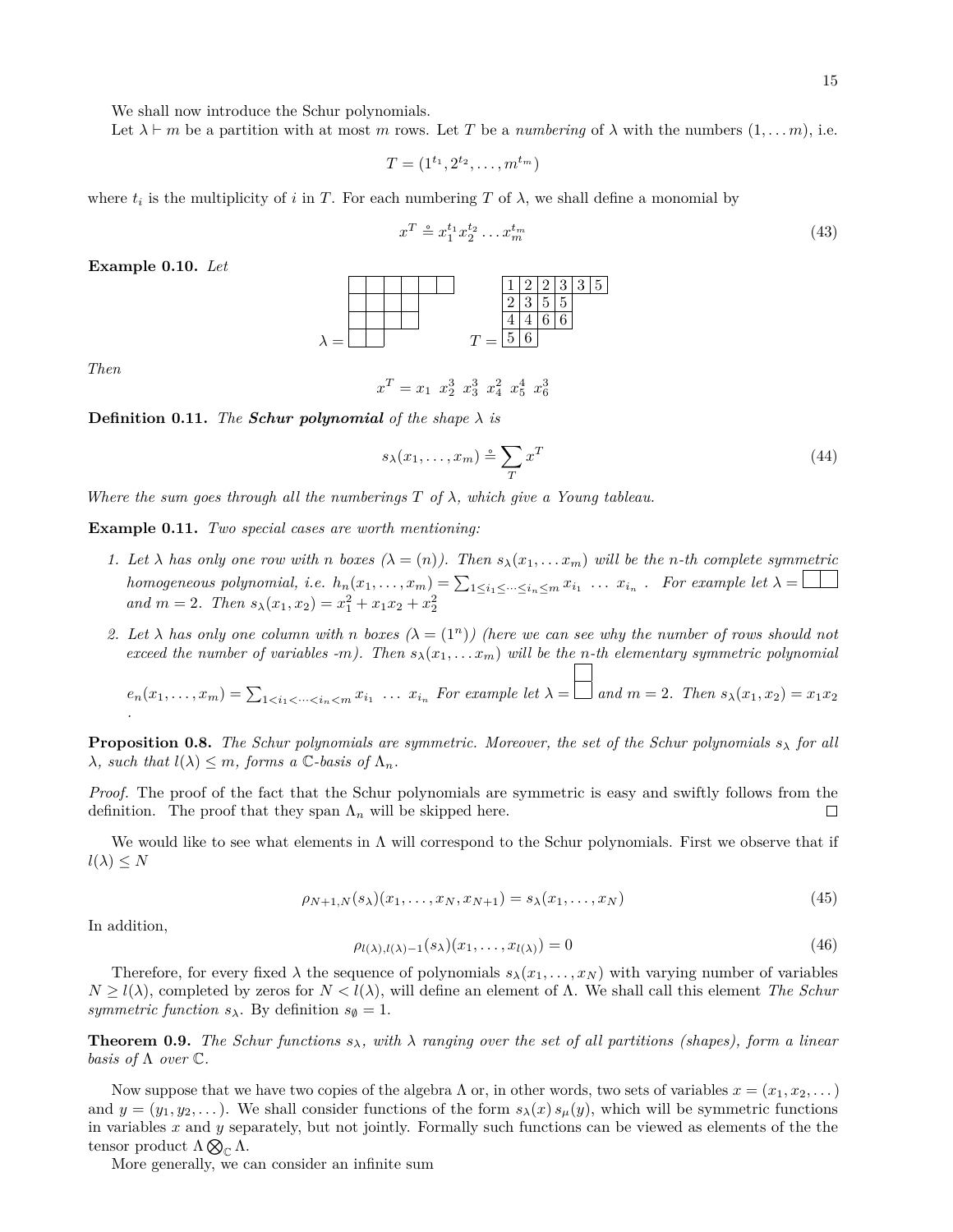$$
\sum_{\lambda} s_{\lambda}(x) s_{\lambda}(y) \tag{47}
$$

as an infinite series symmetric in variables  $x_1, x_2, \ldots$  and in variables  $y_1, y_2, \ldots$ . The following theorem will give us a formula for this sum in the language of generating functions.

**Theorem 0.10.** *(The Cauchy identity) In terms of generating functions, we have the following identity:*

$$
\sum_{\lambda} s_{\lambda}(x_1, x_2, \dots) s_{\lambda}(y_1, y_2, \dots) = \prod_{i,j} \frac{1}{1 - x_i y_j} , \qquad (48)
$$

*where the sum on the left goes over the set of all partitions (shapes).*

The proof will be skipped here.

We conclude this section introducing the term *specialization* , which will be used later.

**Definition 0.12.** *Any algebra homomorphism*  $\rho: \Lambda \to \mathbb{C}$ ,  $f \mapsto f(\rho)$  *(the latter notation will become clear in the what follows), is called a specialization. In other words, ρ should satisfy the following properties:*

*1.*  $(f+g)(\rho) = f(\rho) + g(\rho)$ *2.*  $(fg)(\rho) = f(\rho)g(\rho)$ *3.*  $∀θ ∈ ℂ$ ,  $(θf)(ρ) = θf(ρ)$ 

Take any sequence of complex numbers  $\{u_i\}_{i\geq 0}$ , satisfying  $\sum_{i\geq 0} |u_i| < \infty$ . Then the *substitution* map  $\Lambda \to \mathbb{C}$  is defined by  $x_i \mapsto u_i$ . In other words, the image of an element in  $\Lambda$  is an infinite sum of monomials of the elements  $(u_1, u_2, \ldots)$ , which will be convergent because of the way we selected the complex numbers  $\{u_i\}_i \geq 0$ .

**Definition 0.13.** *Let ρ be a specialization. We shall call ρ Schur-positive if for every shape λ, we have:*

$$
s_{\lambda}(\rho) \ge 0 \tag{49}
$$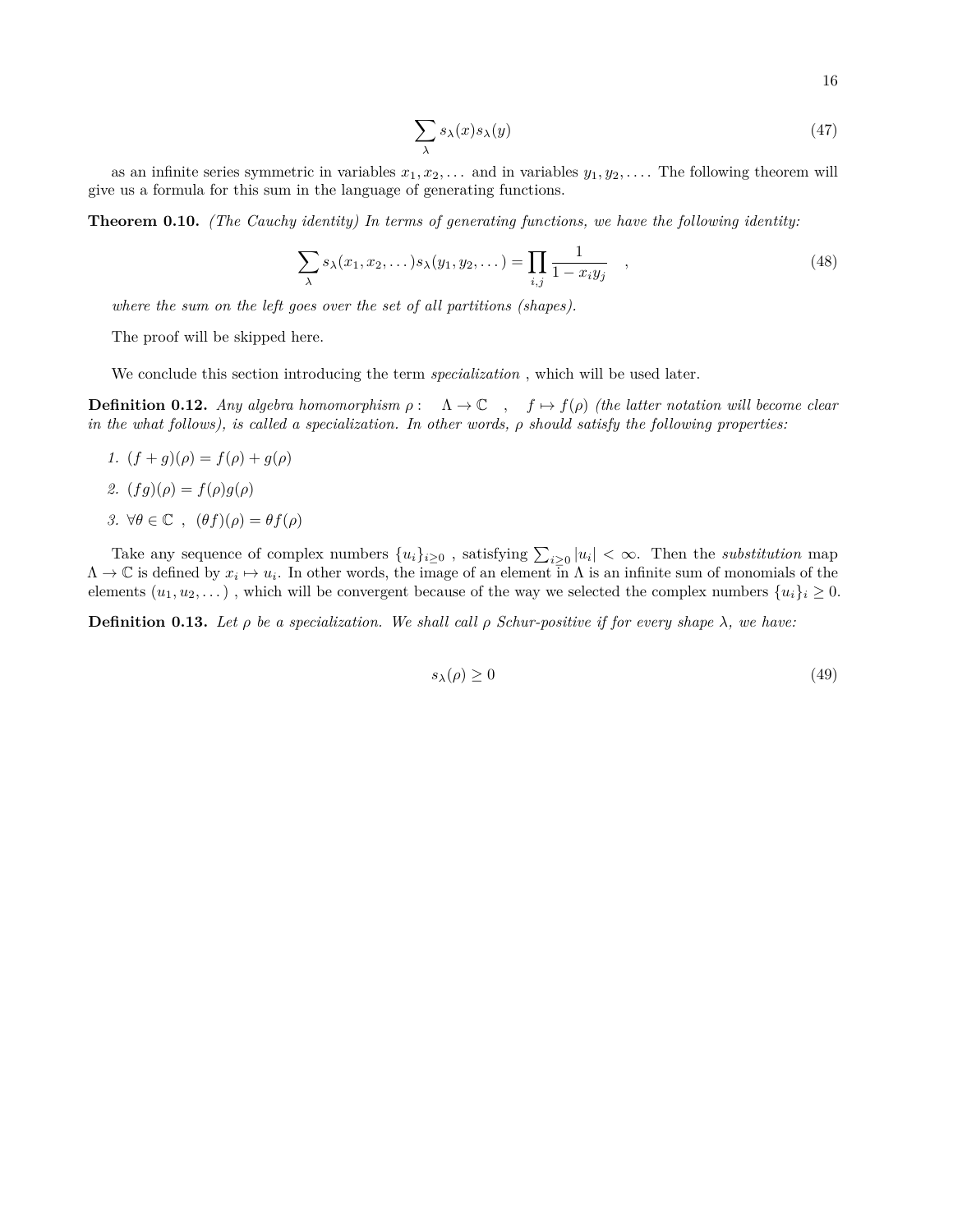# **Probabilistic models from the "KPZ Class", related to what we introduced so far**

We are finally ready to consider our main object of interest. We shall introduced the, so called *Totally Asymmetric Simple Exclusion Process*, abbreviated TASEP. This is one of the fundamental two dimensional growth models in the KPZ Universality class. Consider the interface which is a broken line, consisting of straight pieces with slope +1 and −1 (as shown in the *Figure 1* below) and suppose a new unit box is added at each local minimum independently after an exponential waiting time.

An alternative formulation of this growth model can be constructed as follows. Project the interface to a straight line and put "particles" at the projection of unit segments of slope −1 and "holes" at unit segments of slope +1 (See *Figure 1* Right picture). Now each particle independently jumps to the right after an exponential waiting time, with the restriction that jumps to already occupied spots are prohibited.

Figure 1: The TASEP model in the general case



Figure 2: Left: A "wedge" initial interface ; Right: A "flat" initial interface



The two models in *Figure 2* are special cases of the TASEP. For them we shall state the following results:

**Theorem 0.11.** Suppose that at time 0 the interface  $h(x; t)$  is a wedge  $h(x, 0) = |x|$ , as shown in Figure 2 (left *picture*). Then for every  $x \in (-1, 1)$ 

$$
\lim_{t \to \infty} \mathbb{P}\left(\frac{h(t, tx) - c_1(x)t}{c_2(x)t^{\frac{1}{3}}} \ge -s\right) = F_2(s)
$$
\n
$$
(50)
$$

*where*  $c_1(x)$ ,  $c_2(x)$  *are certain (explicit) functions of x.* 

**Theorem 0.12.** *Suppose that at time* 0 *the interface*  $h(x;t)$  *is flat, as shown in Figure 2 (right picture). Then for every*  $x \in \mathbb{R}$ 

$$
\lim_{t \to \infty} \mathbb{P}\left(\frac{h(t,x) - c_3 t}{c_4 t^{\frac{1}{3}}} \ge -s\right) = F_1(s) \tag{51}
$$

*where c*1*, c*<sup>2</sup> *are certain (explicit) positive constants.*

Here  $F_1(s)$  and  $F_2(s)$  are the Tracy-Widom distributions. They are the limiting distributions for the largest eigenvalues in Gaussian Orthogonal Ensemble and Gaussian Unitary Ensemble of random matrices.

These two theorems give the conjectural answer for the whole " KPZ universality class" of two dimensional random growth models. Let us remark here that the fluctuation is of order  $t^{\frac{1}{3}}$ , and not  $t^{\frac{1}{2}}$ , as in the classical central limit theorem. Also, the distribution on the right side may vary from model to model. Conjecturally, the only two generic subclasses are the ones we have seen.

Let us concentrate on the wedge initial condition. In this case we can reformulate the model once again. Consider the first quadrant of  $\mathbb{R}^2$  with the integer lattice  $\mathbb{Z}^2$  in it. In each box  $(i, j)$  write a random "waiting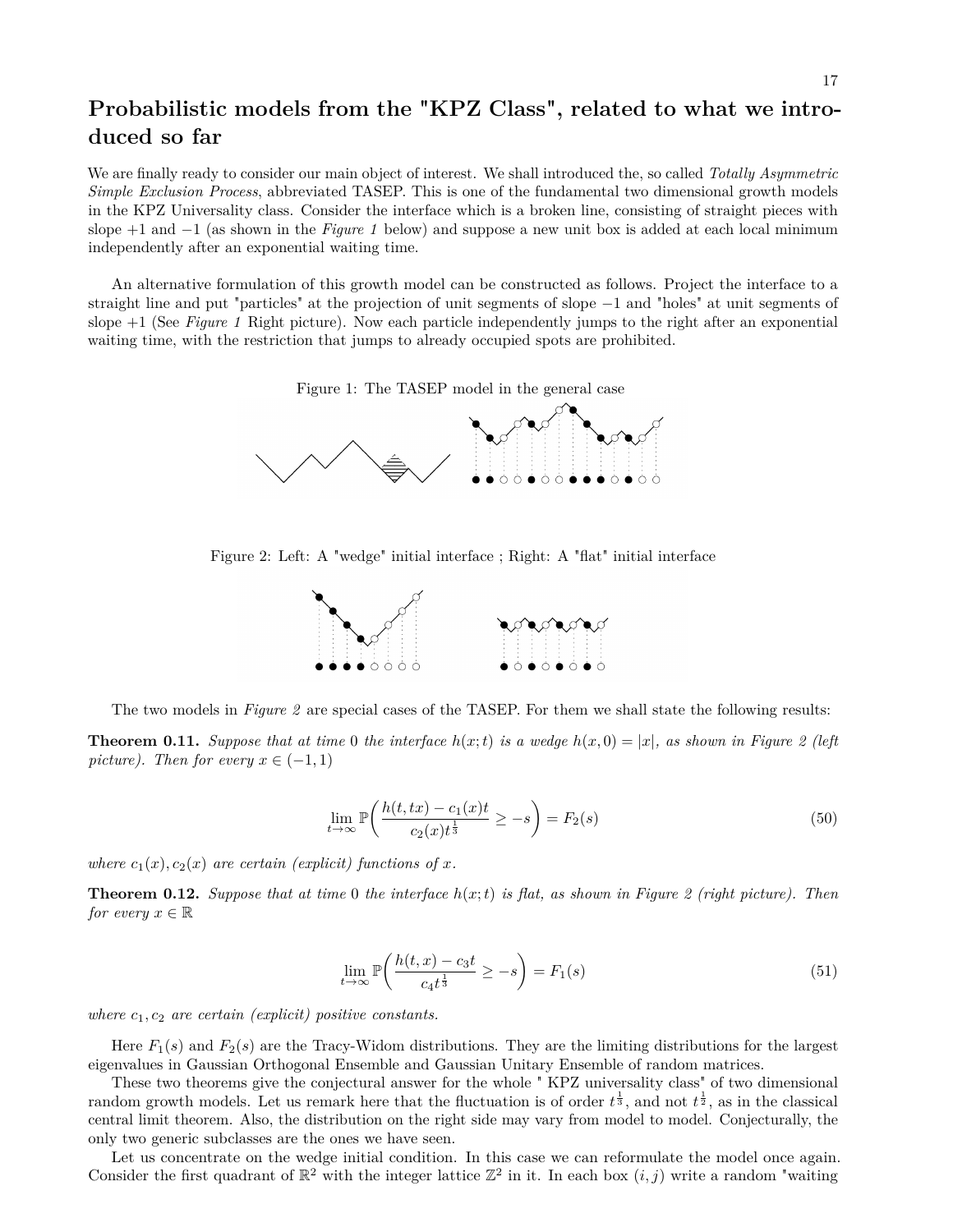time"  $w_{(i,j)}$ . Once our random interface (of wedge type) reaches the box  $(i,j)$ , it takes time  $w_{(i,j)}$  for it to percolate and absorb it. Now the whole quadrant is filled with i.i.d variables. It is not hard to reconstruct our initial TASEP model from the one we just constructed. Let  $T(i, j)$  be the time at which our growing interface will absorb the box  $(i, j)$ . It is not hard to see that

$$
T(i,j) = \max_{(1,1)=b[1]\to b[2]\to\cdots\to b[i+j-1]=(i,j)} \sum_{k=1}^{i+j-1} w_b[k] , \qquad (52)
$$

where the sum is taken over all the directed (leading away from the origin) paths, joining  $(1,1)$  and  $(i, j)$ (see *Figure 3*). In other words, (52) gives the worst case scenario for the percolation from  $(1,1)$  in  $(i,j)$ .

Figure 3: The Last Passage Percolation



We shall focus on the LPP and show explicitly its connection to the notions we introduced in the previous sections. Let us consider a specific limit case of it, when  $w_{(i,j)}$  takes only two values 0 and 1, and the probability of 1 is very small. We can see this limit as follows:

Consider the homogeneous density 1 the Poisson Point Process in the first quadrant. Let  $L(\theta)$  be the maximal number of points one can collect along a North-East path from  $(0,0)$  to  $(\theta,\theta)$ . We consider only directed paths, as for the general LPP, so we cannot go back.

Just to recall that the Poisson Point Process is characterized by the following two properties

- 1. The numbers of isolated points falling within two regions *A* and *B* are independent random variables if A and B do not intersect each other
- 2. The probability distribution of the number *X* of isolated points falling within any region *A* is a Poisson distribution with parameter |*A*|, namely

$$
\mathbb{P}(X=k) = \frac{|A|^k e^{-|A|}}{k!}
$$
\n(53)

On *Figure 4* we can easily see that what we constructed above may be regarded as a specific limit of the LPP. The following theorem has been proved for this model.

**Theorem 0.13.**

$$
\lim_{\theta \to \infty} \mathbb{P}\left(\frac{L(\theta) - 2\theta}{\theta^{\frac{1}{3}}} \le s\right) = F_2(s) \tag{54}
$$

*where again*  $F_2(s)$  *is the Tracy-Widom distribution.* 

Indeed this model is in the KPZ Universality Class.

We can reconsider the model above in the following manner. First, lets take again the Poisson Point Process in the first quadrant, but this time, rotate the coordinate system by  $\frac{\pi}{4}$  to the left (the reason why we rotate it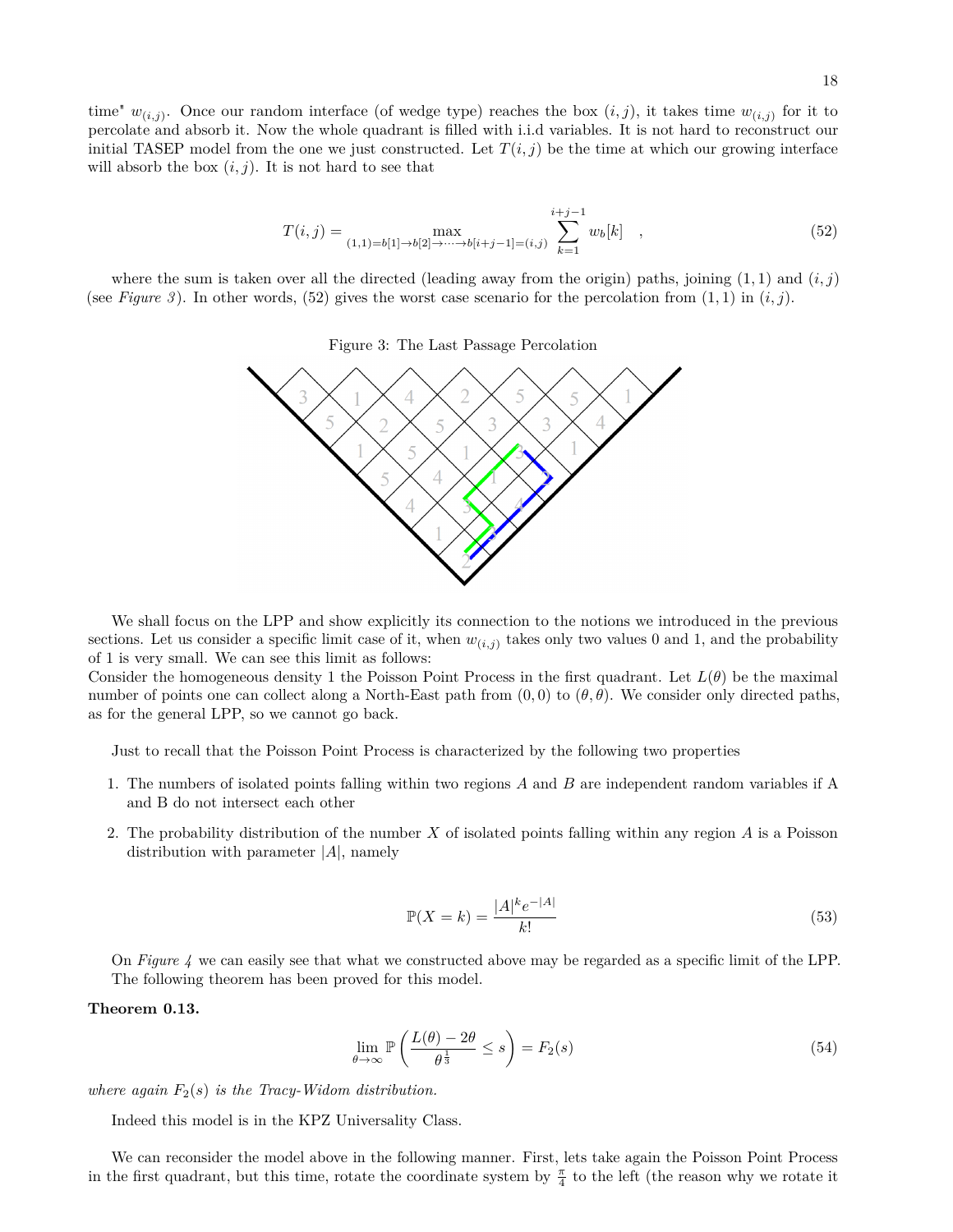Figure 4: The limit of the LPP we described above



will be revealed later). Now for each point in the process, draw two rays parallel to the coordinate axes. Extend each ray till it meet another ray. Thus we get a collection of broken lines (each of them will have exactly one vertical and one horizontal rays) (See *Figure 5*). Note now that  $L(\theta)$  is equal to the number of broken lines, separating the origin  $(0,0)$  and the point  $(\theta, \theta)$ .





It turns out beneficial to iterate the process. We erase all the points from the Poisson Point Process, but keep the points where the rays were intersecting. We repeat the same construction as above for those points, thus generating new points of intersection. We continue like that until no points are left in the square with vertices  $(0,0), (0,\theta), (\theta,0)$  and  $(\theta,\theta)$ . Compute the number of broken lines separating  $(0,0)$  and  $(\theta,\theta)$  at each step and record those numbers to form a shape (a partition)  $\lambda = (\lambda_1(\theta), \dots, \lambda_l(\theta))$ . We can observe a couple of things here. First, we have  $\lambda_1(\theta) = L(\theta)$  and  $|\lambda(\theta)|$  equals the number of the points in the initial Poisson Point Process. In order to give a formula for the distribution of  $\lambda(\theta)$ , we first need to introduce a probabilistic measure on

the set of shapes. We start with the following

**Definition 0.14.** *Let*  $n \in \mathbb{N}$ *. The Plancherel measure is a measure on the set of all partitions (shapes)*  $\lambda \vdash n$ ,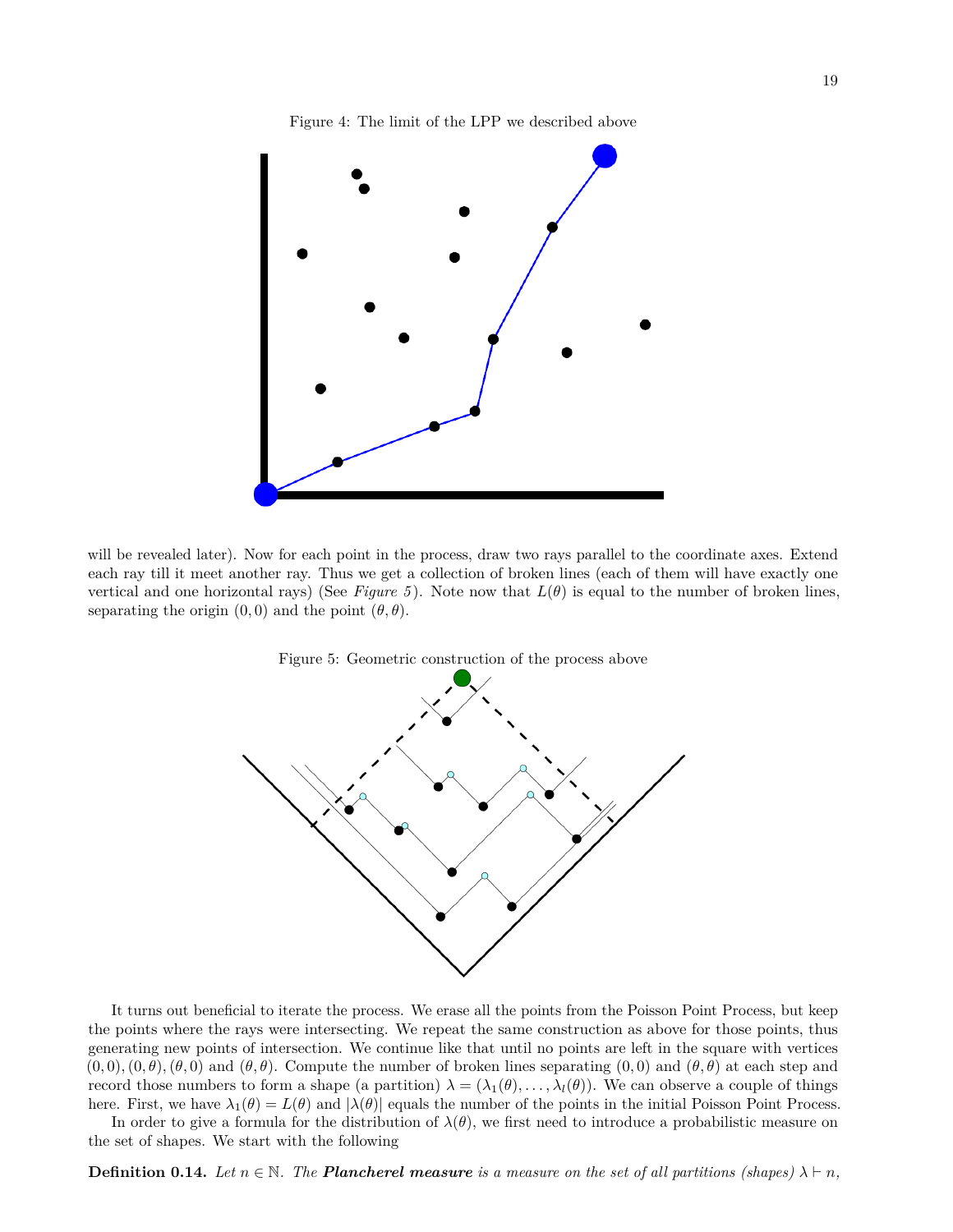*defined by*

$$
\mu_n(\lambda) = \frac{(f^{\lambda})^2}{n!} \tag{55}
$$

where  $f^{\lambda}$  is the number of standard Young tableaux of shape  $\lambda$ .

**Remark 0.6.** *Originally the Plancherel measure is defined on the set of all irreducible representations of a finite group G* (we consider the symmetric group  $S_n$ ) by

$$
\mu_n(\phi) = \frac{(\dim \phi)^2}{n!}
$$

*However, for the symmetric group there is a one-to-one correspondence between the set of its irreducible representations and the set of all shapes*  $\lambda \vdash n$ *. Moreover, one can show that for each irreducible representation*  $\phi$  *of*  $S_n$ , dim  $\phi$  *is equal to the number of standard Young tableaux of shape*  $\lambda \vdash n$ .

Now, out of the Plancherel measures for all  $n \in \mathbb{N}$  we shall construct a probabilistic measure on the set of all shapes (we shall denote this set by Y). The process we shall use is called *Poissonization*.

First, we observe that the Robinson-Schensted correspondence gives us

$$
\sum_{\lambda \vdash n} (f^{\lambda})^2 = n! \tag{56}
$$

so if we sum the the measures of all the shapes  $\lambda \vdash n$  for any fixed *n*, we shall get 1.

**Definition 0.15.** For  $\theta > 0$ , the **Poissonized Plancherel measure**  $M^{\theta}$  is a probabilistic measure on the set *of all shapes, defined by*

$$
M^{\theta}(\lambda) = e^{-\theta} \sum_{n \in \mathbb{N}} \frac{\theta^n}{n!} \mu_n(\lambda) = e^{-\theta} \theta^{|\lambda|} \left(\frac{f^{\lambda}}{|\lambda|!}\right)^2 \tag{57}
$$

Now we are ready to formulate our theorem:

**Theorem 0.14.** *The distribution of λ*(*θ*) *is given by the Poissonized Plancherel measure*

$$
\mathbb{P}(\lambda(\theta) = \mu) = e^{-\theta^2} \left(\frac{\theta^{|\mu|} f^{\mu}}{|\mu|!}\right)^2 \quad , \quad \mu \in \mathbb{Y}
$$
\n(58)

We shall not prove the theorem, but only mention that the proof is based on the properties of the Poisson Point Process and the Robinson-Schensted correspondence and is not particularly hard (unlike all the other theorems concerning distributions for some models, that we stated here).